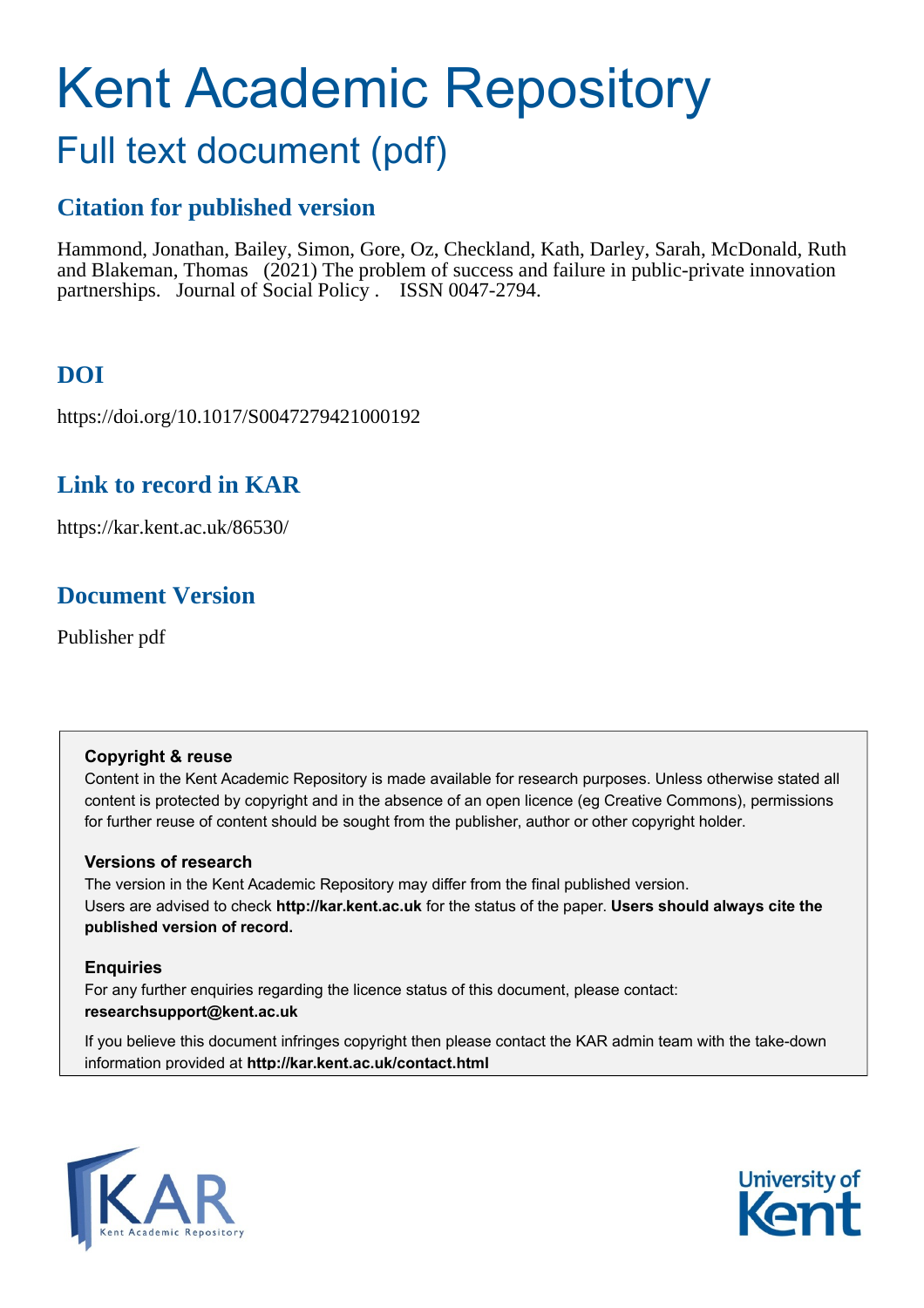Jnl. Soc. Pol. (2021), 1–21 © The Author(s), 2021. Published by Cambridge University Press. This is an Open Access article, distributed under the terms of the Creative Commons Attribution licence ([http://creativecommons.](http://creativecommons.org/licenses/by/4.0/) [org/licenses/by/4.0/\)](http://creativecommons.org/licenses/by/4.0/), which permits unrestricted re-use, distribution, and reproduction in any medium, provided the original work is properly cited. doi:[10.1017/S0047279421000192](https://doi.org/10.1017/S0047279421000192)

### The Problem of Success and Failure in Public-private Innovation Partnerships

#### Dr JONATHAN HAMMOND<sup>\*[,](https://orcid.org/0000-0002-4682-9514)\*\*,</sup>\*\*\*\*,\*\*\*\*,\*\*\*\*\* D, Dr SIMON BAILEY\*\*\*\*\*\*, Dr OZ GORE\*\*\*\*\*\*\*, Prof KATH CHECKLAND\* (D, Dr SARAH DARLEY\*, Prof RUTH MCDONALD∗ AND Dr THOMAS BLAKEMAN∗

∗ The University of Manchester

email: [jonathan.hammond@manchester.ac.uk](mailto:jonathan.hammond@manchester.ac.uk) ∗∗Centre for Primary Care and Health Services Research ∗∗∗Division of Population Health, Health Services Research and Primary Care ∗∗∗∗School of Health Sciences ∗∗∗∗∗Faculty of Biology Medicine and Health ∗∗∗∗∗∗Centre for Health Services Studies, University of Kent ∗∗∗∗∗∗∗School of Business, University of Leicester

#### Abstract

Public-Private Innovation Partnerships (PPIPs) are increasingly used as a tool for addressing 'wicked' public sector challenges. 'Innovation' is, however, frequently treated as a 'magic' concept: used unreflexively, taken to be axiomatically 'good', and left undefined within policy programmes. Using McConnell's framework of policy success and failure and a case study of a multi-level PPIP in the English health service (NHS Test Beds), this paper critically explores the implications of the mobilisation of innovation in PPIP policy and practice. We highlight how the interplay between levels (macro/micro and policy maker/recipient) can shape both emerging policies and their prospects for success or failure. The paper contributes to an understanding of PPIP success and failure by extending McConnell's framework to explore inter-level effects between policy and innovation project, and demonstrating how the success of PPIP policy cannot be understood without recognising the particular political effects of 'innovation' on formulation and implementation.

Keywords: innovation; public-private partnerships; policy success; policy experimentation

#### 1. Introduction

Public-Private Partnerships (PPPs) are a common yet controversial tool for mobilising a combination of public and private resources towards particular policy objectives. They take many contractual and operational forms but typically involve private sector actors financing the development of assets (frequently infrastructure) linked to a role in the delivery of public services over a given time period. Growing in prominence over recent years, and in the UK particularly since the 1980s (Osei-Kyei and Chan,  $2015$ ; Warsen et al.,  $2018$ ), advocates argue they provide the public sector access to greater resources, increase efficiency, and deliver better value for money (Fischbacher and Beaumont,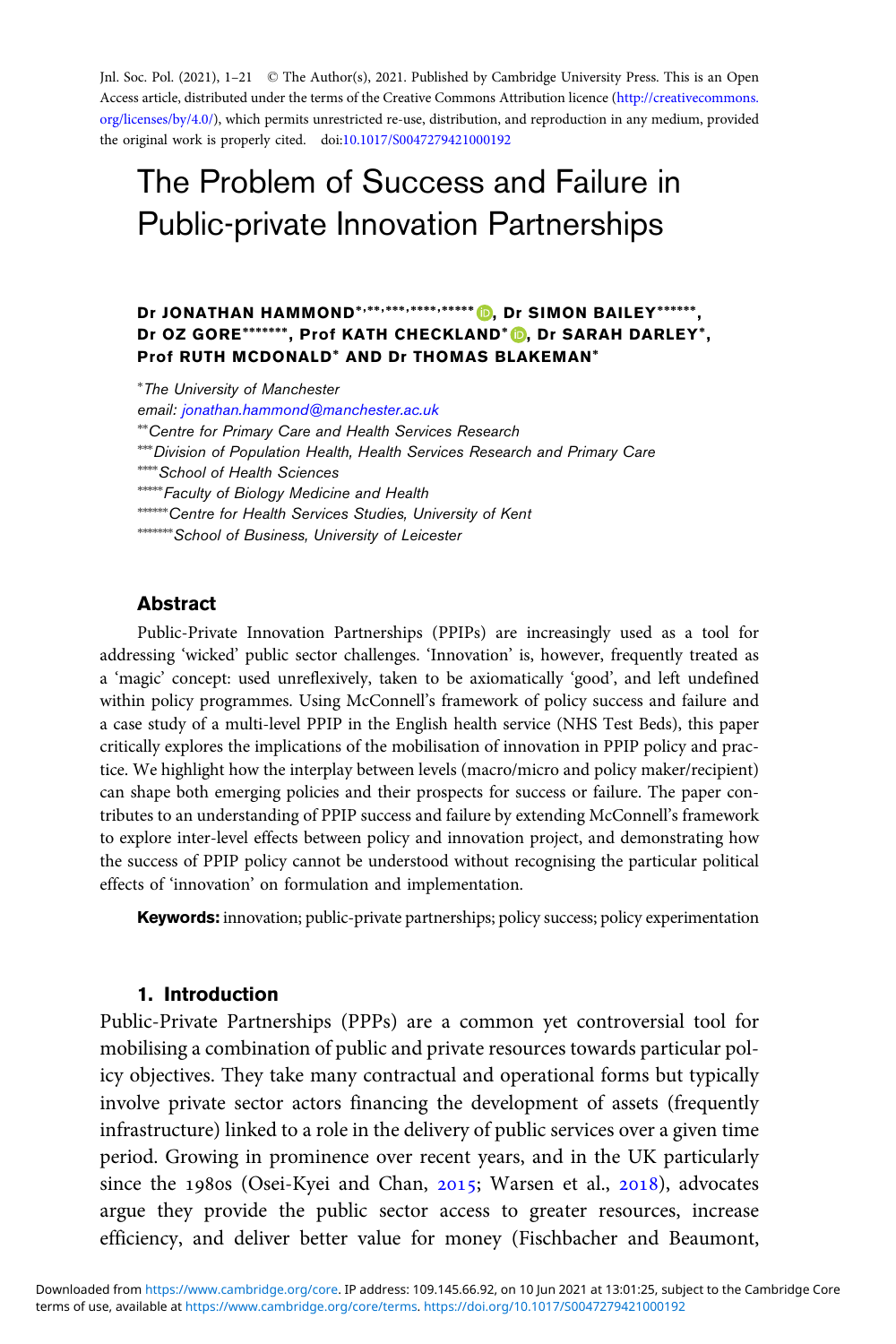). Their use is contentious, however; one of the most common forms of PPP are Private-Finance Initiatives (PFI), which enable governments to shift infrastructure expenditure 'off balance sheet' and new facilities to be promoted, but have been criticised due to lengthy contracts for private-sector provision of related services (Hodge and Greve, 2007). Local organisations have found the payment of the sometimes very high service charges disadvantageous to achieving financial balance. Moreover, local service provision is exposed to market failures, such as the high profile financial collapse of the PFI provider Carillon, which caused the abrupt halt of construction of two English hospitals to the material detriment of local healthcare demand management.

Our interest in this paper is with a particular branch of PPP: Public-Private Innovation Partnerships (PPIP). PPIPs involve public sector actors collaborating with business with the objective of innovating in the public sector to increase efficiency, respond to particularly challenging problems, and realise new products or services from which private sector collaborators may profit (Brogaard, ). Such partnerships are typically of shorter duration (months–several years) than more conventional infrastructure and service provision PPPs, which can last decades (Brogaard, 2019). Public sector innovation policies and initiatives have seen notable growth in popularity in recent decades (Lewis et al., 2019; Osborne and Brown, 2011). However, often such initiatives fail to define what innovation is; commonly it is conflated with continuous service change and development, and tends to be treated normatively as an axiomatic good (Osborne and Brown, 2011). Nor has the expansion of innovation schemes been matched by developments in the process and practice of their evaluation (Lewis et al., 2019). Indeed, it could be argued that, faced with 'wicked problems' (Rittel and Webber,  $1973$ ), which are open-ended, inter-connected and without clear pathways to solutions, policy makers reach for apparently simple solutions which cut through the complexity. Concepts such as 'innovation', or 'transformation' become imbued with almost magical properties in that their invocation obviates the need for justification, specificity or indeed evidence of effectiveness (Pollitt and Hupe,  $2011$ ).

In this paper, we employ a PPIP case study from the English NHS – NHS Test Beds – to explore the operationalisation of innovation within PPIPs and how this relates to understandings of their success and failure. McConnell's  $(2010a)$  framework for assessing policy success and failure provides a dimensional structure for us to consider success and related PPIP issues more broadly. Motivated by recognition that the last twelve years has seen a push within UK Government towards facilitating local innovation initiatives (Osborne and Brown, 2011), we devote particular attention to the interplay between levels associated with this style of implementation and the organisational factors which can shape prospects for success and failure within 'policy projects' (Bailey et al.,  $2019$ ). This provides scope to think critically about the constructed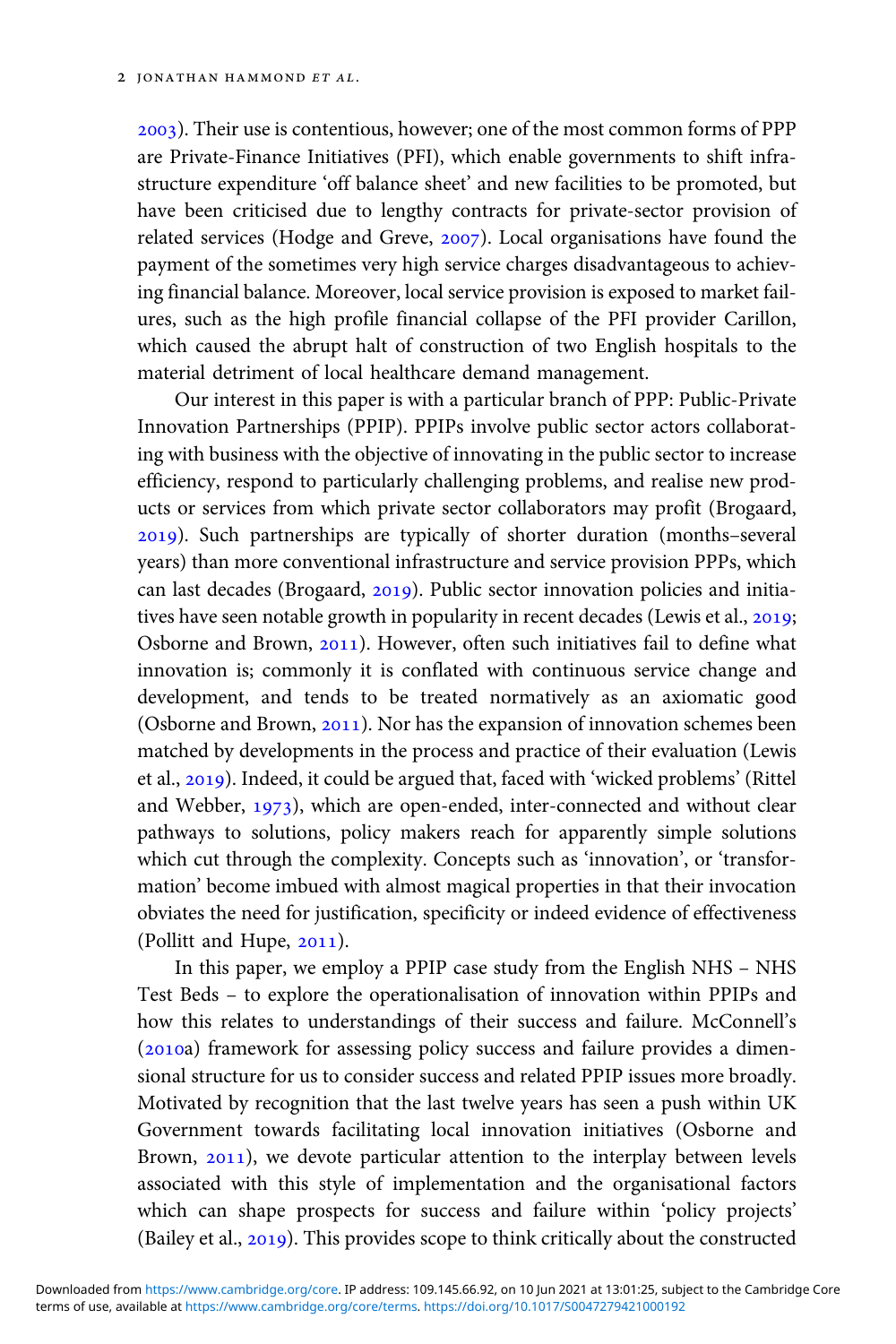nature of notions of success and failure in this context as well as the effectiveness and desirability of the current focus on innovation as a means to address hitherto intractable public sector delivery problems. Through our consideration of the interplay between innovation policy agendas at the macro level with more localised levels of implementation, we respond to Ayob et al.'s  $(2016, 650)$  suggestion that research should seek to "unpack the power dimensions" of innovation programmes.

We argue the pursuit of what McConnell refers to as 'process' and 'political' success at the national policy level can have implications for the feasibility of 'programme' success at the local implementation level. Furthermore, 'magic' concepts can foreclose political issues at multiple levels. The consequences of this are potentially more significant when it is not government itself, as generally assumed, acting as the most influential policy actor. Lastly, PPIP policies commonly frame programmatic success as partially contingent on the extent to which initiatives 'spread' to other areas. Caution should be exercised here as this reveals little about the merit of a policy or initiative and might encourage gaming for reputational benefit.

First, we examine innovation, providing an introduction to public sector innovation policy, and discuss McConnell's (2010a; 2010b) framework of policy success. Second, we introduce our empirical findings, which examine the evolving experience of a particular UK PPIP initiative. We draw attention to factors we suggest are core components of the 'policy project' innovation style – negotiation, iteration, adaptation – and discuss the effects these generate regarding the construction of success and failure at multiple levels.

2. Public sector innovation policy: assessing success and failure Innovation has become a popular concept with policymakers internationally, characterised by its flexibility, breadth of application, positive associations, and connections with modernist ideas of progress (Osborne and Brown,  $2011$ ; Ayob et al.,  $2016$ ; Edler and Fagerberg,  $2017$ ). Although abundant efforts to classify innovation exist in organisational scholarship (Osborne, 1998; Garcia and Clantone, 2002), in policy making there continues to be a lack of precision in the definition and application of innovation, which can lead, in practice, to an 'anything goes' implementation approach. Within 'policy projects' this might appear a pragmatic means of allowing policy objects to emerge in alignment with local needs and conditions (Bailey et al.,  $2017$ ). However, this poses problems for defining and measuring success at different times and across different levels of policy making and implementation. As such, innovation warrants classification as a 'magic' concept (Pollitt and Hupe, 2011). This magical quality can help mobilise support and resources for particular actions (or inactions) and foreclose political debate; appearing simultaneously desirable and unobjectionable and providing latitude for policymakers (Pollitt and Hupe,  $2011$ ).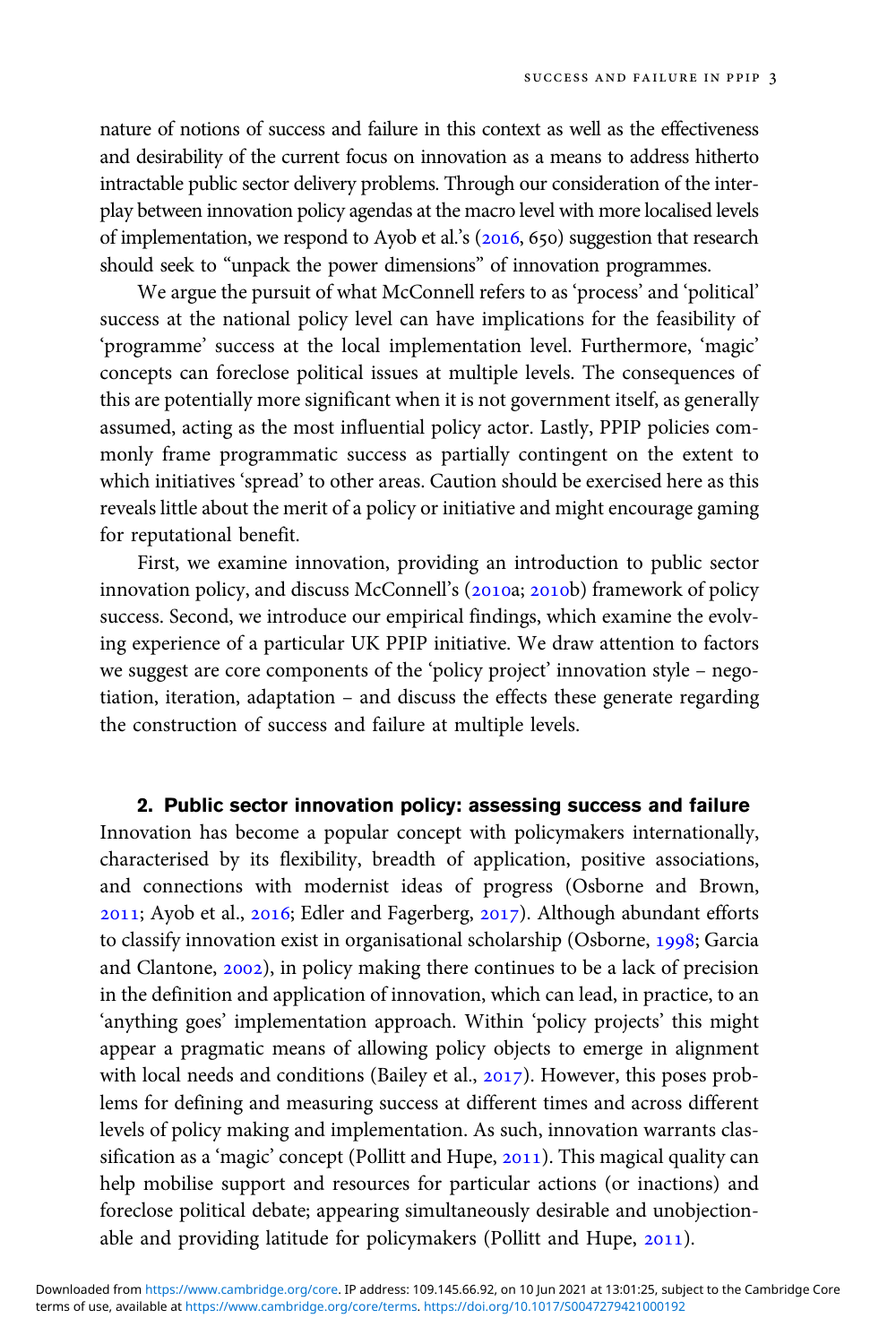Strategies to organise public sector innovation take various forms. Broadly, public service policies and initiatives have shifted from traditional forms of bureaucratic rule-following to an emphasis on market-based competition and management via performance metrics and targets, commonly associated with New Public Management (Hartley et al., 2013), and a push for greater involvement of private sector actors in public sector innovation. One burgeoning area, which falls under the more general category of 'collaborative innovation' (Hartley et al.,  $2013$ ) or the utilitarian interpretation of 'social innovation' (Ayob et al.,  $2016$ ), is that of PPIP (sometimes referred to as 'cross-sector innovation' or 'inter-organisational innovation partnerships') where "public and private actors work together to develop innovative solutions targeting the public sector" (Evald et al.,  $2014$ ,  $34$ ). Research in this area primarily focuses on relationships between partners, how differences between public and private sectors shape joint endeavours, and the importance of factors such as trust, risk sharing and governance processes rather than outcomes and consequences associated with the innovation(s) involved (Brown and Osborne,  $2013$ ; Evald et al.,  $2014$ ).

Such evaluation and assessment deficiencies resonate with those recognised as relating to public sector innovation initiatives more broadly. Studies tend to focus on innovation processes rather than assessing the extent to which explicit goals are realised, and when outcomes are assessed these often focus on positives, downplaying negative results or suggesting these demonstrate deficiency with the innovation itself (De Vries et al.,  $2016$ ). When goals are successfully met a tendency exists for these successes to be treated one dimensionally (Koch and Hauknes, 2005), with scant attention to unintended consequences either locally or in the surrounding context. There is also insufficient focus on unsuccessful innovations, their characteristics, or reasons for failure (Koch and Hauknes, ). Some of these issues relate to problems associated with 'magic' concepts; when innovation is understood as innately desirable it is unsurprising other objectives are poorly specified or assessments of their success under-developed.

These issues invite broader questions about how success and failure of innovation in the public sector should be understood, and particularly, what it means for a PPIP to be 'innovative' and/or 'successful'. To understand the potential role of innovation in meeting these goals we must be able to critically interrogate innovation initiatives in ways that transcend local context. To this end, in this paper we apply and develop McConnell's (2010a; 2010b) framework of policy success within a UK PPIP initiative.

McConnell (2010a) argues that evaluating public policy success is made challenging by partisanship and a tendency for success or failure to be treated as binary, mutually exclusive outcomes, which is reductive and unrealistic. He suggests policies can be conceptualised as comprising three dimensions – process, programme, and politics – and success and failure as a spectrum within each. The 'process' dimension refers to policy formulation, whereas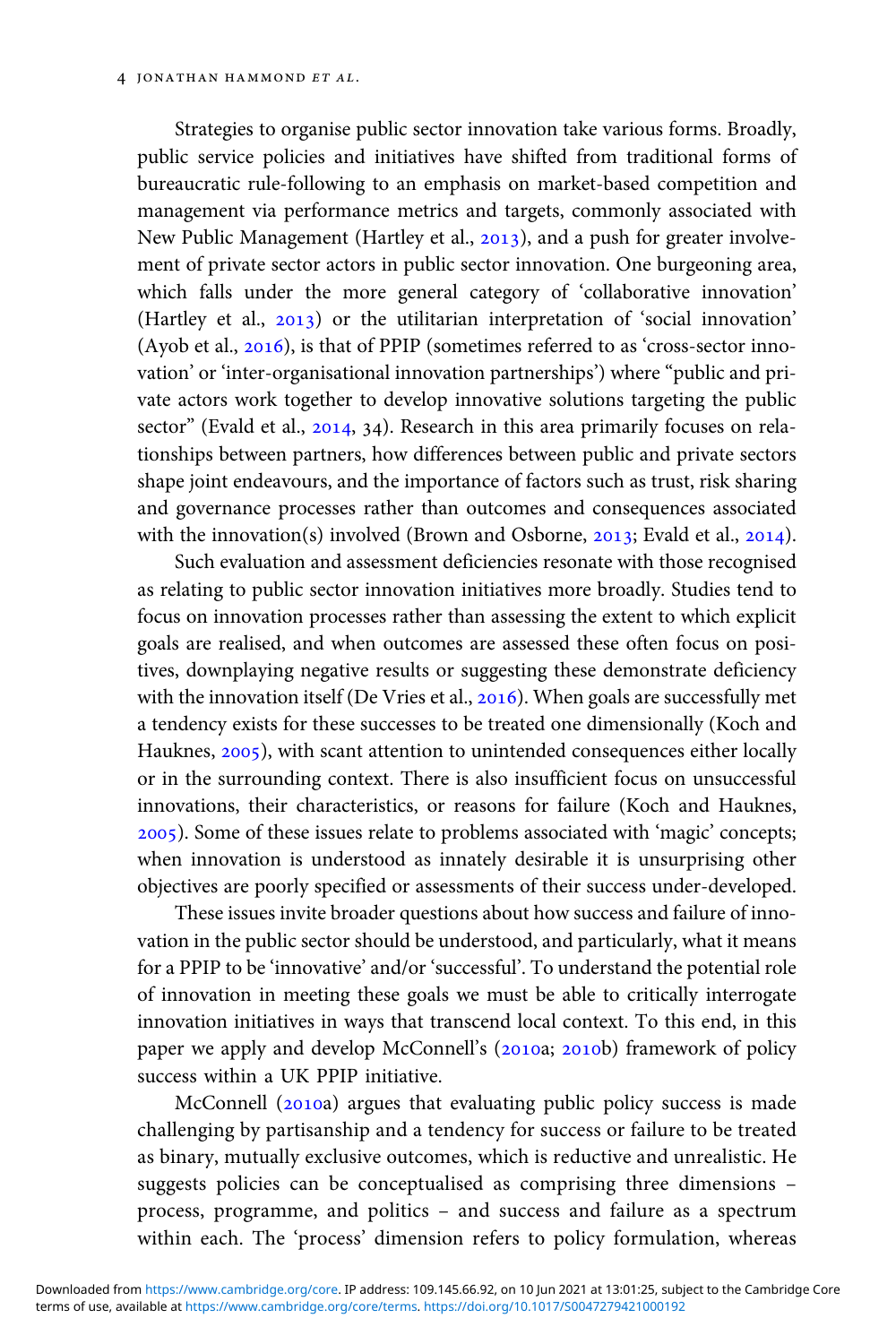'programme' relates to implementation. 'Politics' can relate to formulation, implementation, and beyond. Table 1 shows criteria for policy success and failure (at each end of the spectrum) within each policy dimension. Thus, resilient, conflicted and precarious success refers to progressively less successful outcomes. By organising understanding of policy outcomes as combinations of process, programme, and politics a more nuanced, multi-dimensional picture of policy success can be constructed. This may include 'bundles' of potentially contradictory outcomes. For example, a programme may fail to achieve desired outcomes whilst simultaneously proving successful in enhancing leaders' reputations.

#### 3. Methods

This paper draws on an evaluation of NHS Test Bed X (TBX) conducted July 2017-September 2018. The evaluation explored the implementation of TBX with a particular emphasis on the following key criteria: design, adaptation, partnership dynamics, perceptions of benefit, and challenges experienced by stakeholders. Data on the effect of the NHS Test Bed on primary and secondary outcomes were also measured (Lugo-Palacios et al., 2019). The evaluation involved: observations (66 meetings or events, 99 hours); semi-structured interviews with various stakeholders (87 total:  $48$  with the NHS organisation (20), 'Innovators'  $(15)$ , Partner and Affiliated organisations  $(13)$ ;  $38$  with GP practice staff (Practice Managers, Administrators: 19; Clinical: 19), and 1 with an employee of an NHS organisation in a different area (unrelated to TBX) that completed part of the application process for another NHS Test Bed 'wave'; and analysis of documentation relevant to different aspects of TBX (e.g. meeting minutes, agendas, reports, software training guides, messages to primary care stakeholders). Interviews were recorded and transcribed, and contemporaneous field notes written during observations.

Interview transcripts, observational notes, and project documents were imported into NVivo 11 for thematic analysis by JH and SD. This process involved initial coding using the key criteria above as overarching themes. This was supplemented by a 'bottom up' approach that involved 'nesting' codes within overarching themes (e.g. 'Enrolment' within 'Adaptations') as well as developing new high-level themes sitting outside of those, including 'Success claims.' A framework approach was then adopted using McConnell's  $(2010a)$ three dimensions so that data extracts could be organised by theme according to their relevance for informing assessments regarding process, programme, and politics success at national and local levels. For example, 'Perceptions of success' sub-codes were relevant to both TBX and the national programme, and these were split between all three dimensions and used heavily; extracts and codes relating to the establishment of TBX were allocated to the process dimension,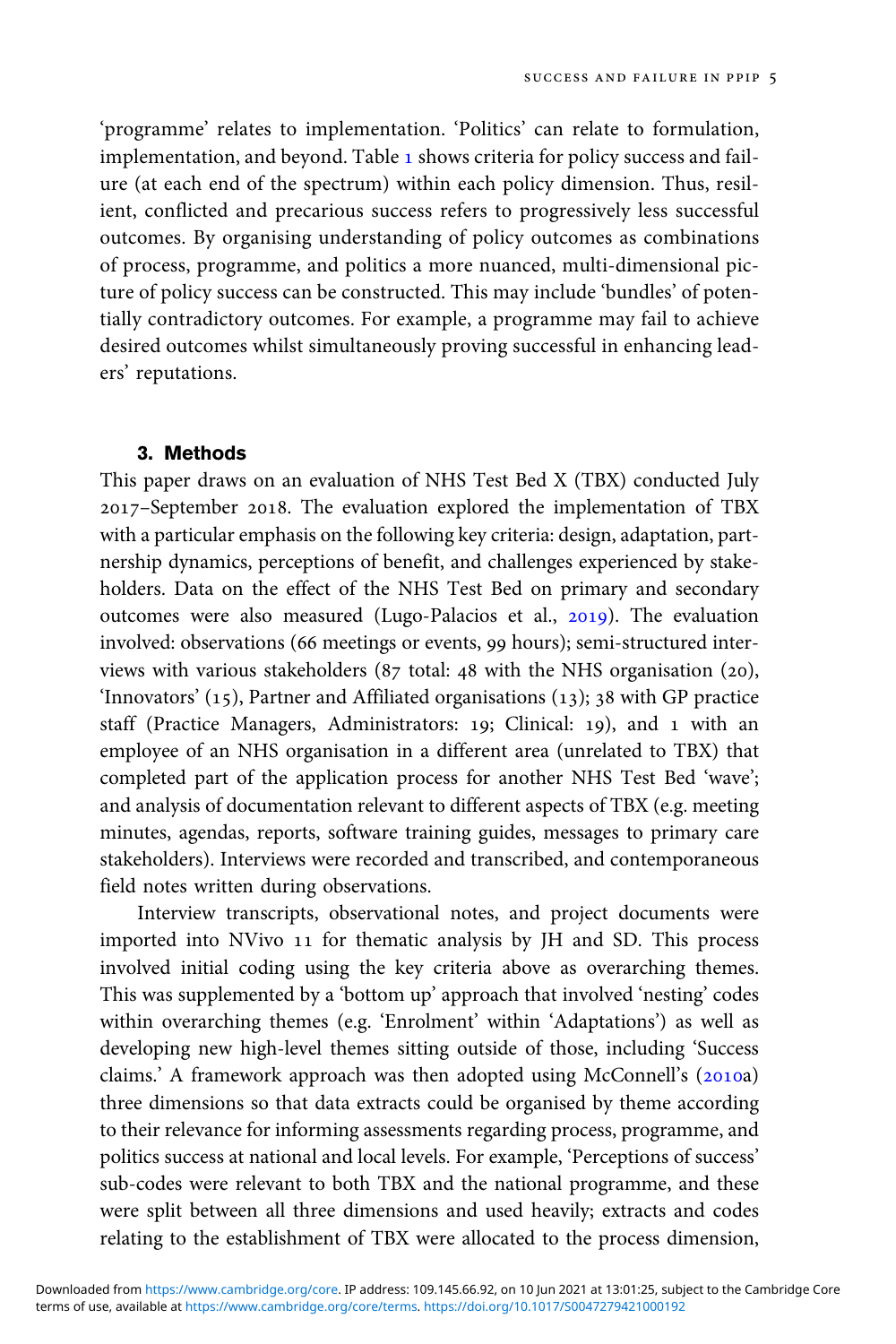| Process  | <b>Success</b><br>Preserving government policy goals and<br>instruments<br>Conferring legitimacy on the policy<br>Building a sustainable coalition<br>Symbolizing innovation and influence | Resilient<br>success | success | <b>Conflicted Precarious</b><br>success | Failure<br>Termination of government policy goals and<br>instruments<br>Irrecoverable damage to policy legitimacy<br>Inability to produce a sustainable coalition<br>Symbolizing outmoded, insular or bizarre ideas,<br>seemingly oblivious to how other jurisdictions are |
|----------|--------------------------------------------------------------------------------------------------------------------------------------------------------------------------------------------|----------------------|---------|-----------------------------------------|----------------------------------------------------------------------------------------------------------------------------------------------------------------------------------------------------------------------------------------------------------------------------|
|          | Opposition to process is virtually non-existent and/or<br>support is virtually universal<br>Programme Implementation in line with objectives                                               |                      |         |                                         | dealing with similar issues<br>Opposition to process is virtually universal and/or<br>support is virtually non-existent<br>Implementation fails to be executed in line with<br>objectives                                                                                  |
|          | Achievement of desired outcomes<br>Creating benefit for a target group<br>Meets policy domain criteria<br>Opposition to program aims, values, and means of                                 |                      |         |                                         | Failure to achieve desired outcomes<br>Damaging a particular target group<br>Clear inability to meet the criteria<br>Opposition to program aims, values, and means of                                                                                                      |
| Politics | achieving them is virtually non-existent, and/or<br>support is virtually universal<br>Enhancing electoral prospects or reputation of<br>governments and leaders                            |                      |         |                                         | achieving them is virtually universal, and/or<br>support is virtually non-existent<br>Damaging to the electoral prospects or reputation of<br>governments and leaders, with no redeeming                                                                                   |
|          | Controlling policy agenda and easing the business of<br>governing                                                                                                                          |                      |         |                                         | political benefit<br>Policy failings are so high and persistent on the<br>agenda, that it is damaging government's capacity<br>to govern                                                                                                                                   |
|          | Sustaining the broad values and direction of<br>government                                                                                                                                 |                      |         |                                         | Irrevocably damaging to the broad values and<br>direction of government                                                                                                                                                                                                    |
|          | Opposition to political benefits for government is<br>virtually non-existent and/or support is virtually<br>universal                                                                      |                      |         |                                         | Opposition to political benefits for government is<br>virtually universal and/or support is virtually non-<br>existent                                                                                                                                                     |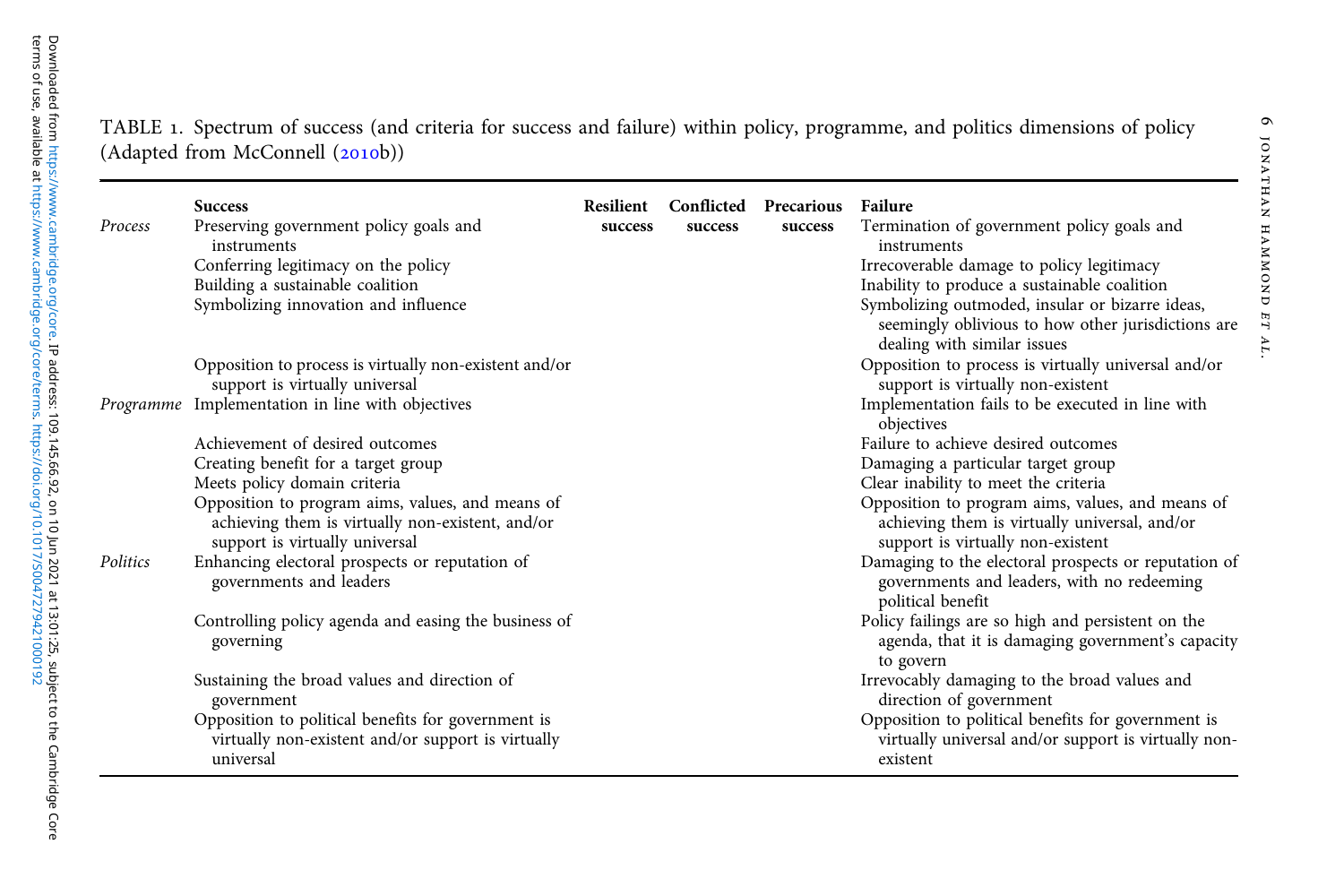whereas those pertaining to modifications of the proposed design of TBX were allocated to the programme dimension. This procedure was then further refined with the introduction of McConnell's (2010a) criteria for success within each of three dimensions added (see Table ). JH led this analysis process, with sensechecking from SB and OG. Extracts were organised according to their applicability to answering questions derived to probe deviance from the criteria (e.g. 'Does this tell us something about whether implementation was in line with objectives?'), both locally for TBX and nationally for the programme at large. Interview extracts below are denoted with a unique three character interviewee ID code with the month and year of the interview (e.g.  $[7V_3, 08.18]$ ).

#### 4. PPIPs in English healthcare: NHS Test Beds

In this section, we describe our public sector innovation programme – NHS Test Beds – and a particular PPIP project developed as part of the programme: TBX. Before exploring how NHS Test Beds unfolded across both national and local levels, we first describe the context to its implementation.

Since its creation in 2012, NHS England (NHSE), an arm's-length body tasked with overseeing the day-to-day running of the health service and commissioning a range of services including primary care, has taken on de facto responsibility for 'doing' health innovation policy in the English NHS. This was previously a Department of Health (now Department of Health and Social Care) role, as can be observed in documents such as 'Innovation, health and wealth' (Department of Health, 2011). The overarching narrative and objective of innovation has remained largely consistent between government department and arm's-length body: both emphasise the NHS's impressive record developing innovative products and processes, and that continuing to innovate (and improving the efficacy and adoption of innovation) is essential to providing good care as well as to benefitting the broader economy. Of note, however, is that NHSE has established a new emphasis on the desirability of combining innovations (NHS England et al.,  $2014$ ), and more broadly, set out a policy direction that diverges from competition between service providers towards a more co-operative system oriented towards place-based planning.

#### NHS Test Beds

NHS Test Beds is a national policy programme typically involving NHS organisations and private sector organisations (referred to as "innovators") establishing PPIPs. Candidate PPIPs were invited to apply to NHSE for NHS Test Bed status and associated funding, and the first wave of seven Test Beds sites were formally launched in 2016. Taken together the initiatives sought to address various complex health issues and associated challenges (i.e. 'wicked' problems) such as diabetes and self-care or hospital admissions for elderly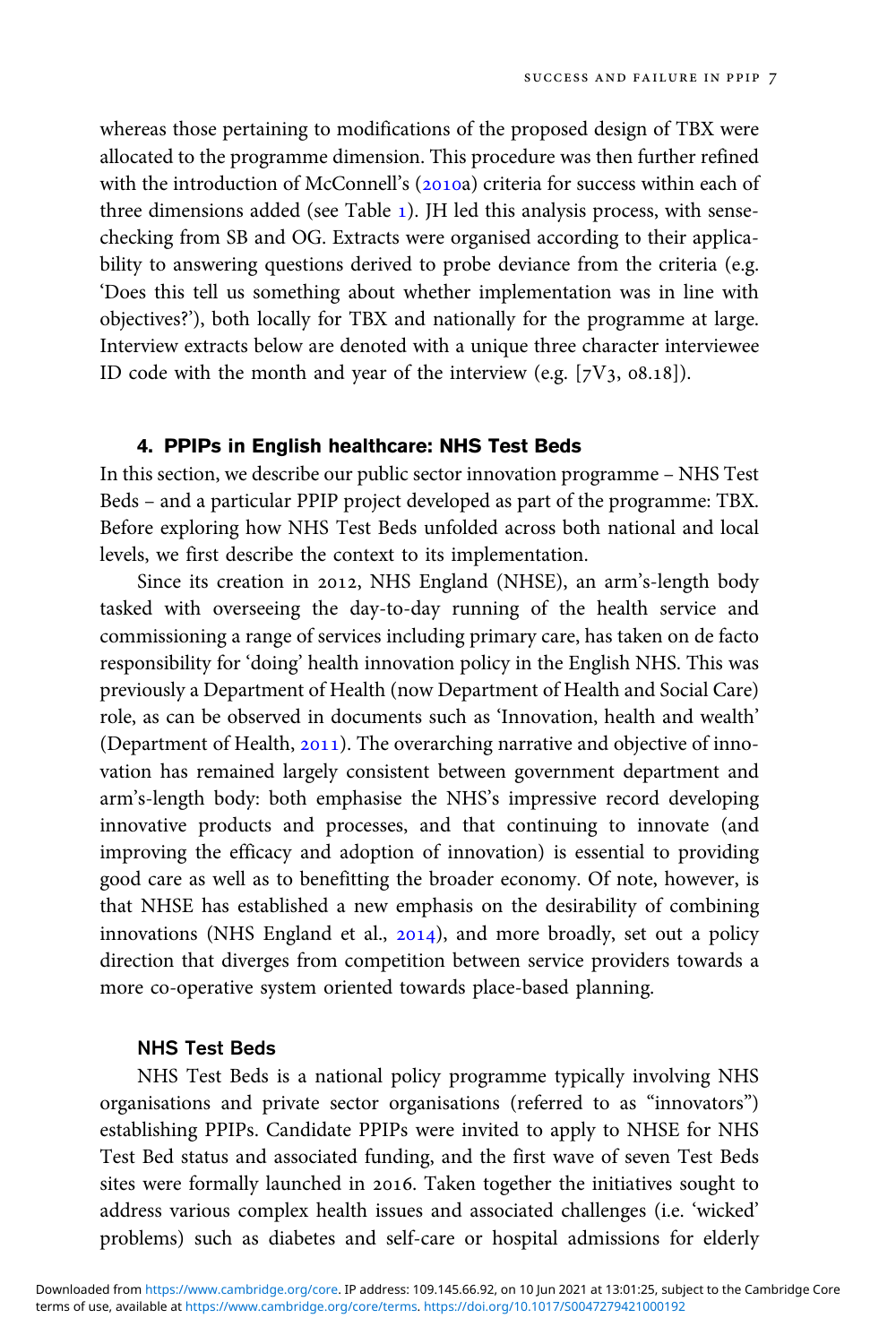people with dementia, with patient populations ranging from  $1$  million– $2.5$  million. Each Wave 1 NHS Test Bed had an independent local evaluation, and these commonly comprised a process and impact evaluation. Local evaluations were overseen by two national evaluation partners that synthesised results and assessed economic cost.

A concept of explicit importance to the programme is 'combinatorial innovation.' NHSE  $(2018, 3)$  state that this refers to " $\ldots$  different innovations working together rather than, for example, a single blockbuster drug or technology," and, more so, involving "... combinations of types of innovations; for example technology, workforce, new approaches to patient engagement, digital channels for service delivery," rather than multiple different technologies of the same type. The suggestion is that the "... synthesis of different technologies in a joined up way can create synergistic benefits greater than the sum of the parts..." (Galea et al.,  $2017$ ,  $4-5$ ) and drive the increases in value sought (NHS England et al.,  $2015$ , 3). Innovation itself is left undefined save for the particular categories as specified above, and without a foundational definition of innovation it is difficult to define precisely what combinatorial innovation is in this context.

Combinatorial innovation is not a familiar feature of public sector innovation initiatives. Its use here is framed by the idea the NHS has traditionally been poor at implementing new technologies. It promotes an approach connecting the development and introduction of new innovative products with adaptations to processes on the ground. This approach also seeks to realise the specified desirable outcome (both patient and economic benefit) because, it is argued, the era of "silver bullet" innovations is ending (Macdonnell, 2015).

In practice, however, it became clear to one interviewee during the early stages of applying to the programme that a combinatorial innovation was also one where an NHS organisation worked in partnership with more than a single 'innovator'. Ultimately, this interviewee's organisation abandoned their application because they doubted the feasibility of a project involving additional providers in the time available, noting:

... the chances of success [for the application] seemed very slight at that point when we had that clarification and confirmation of what they were looking for in terms of combinatorial.  $[4D<sub>4</sub>, 09.18]$ 

Research on innovation initatives has identified difficulties embedding them into practice once exposed to organisational realities 'on the ground' (De Vries et al.,  $2016$ ). This challenges the assumption that increasing the number of organisations involved in design and delivery of an innovation in a given setting will increase the chances of success. Even at this very early stage of stakeholder engagement with the programme, it is apparent how the distribution of success/failure across policy dimensions (process, programme, politics) shapes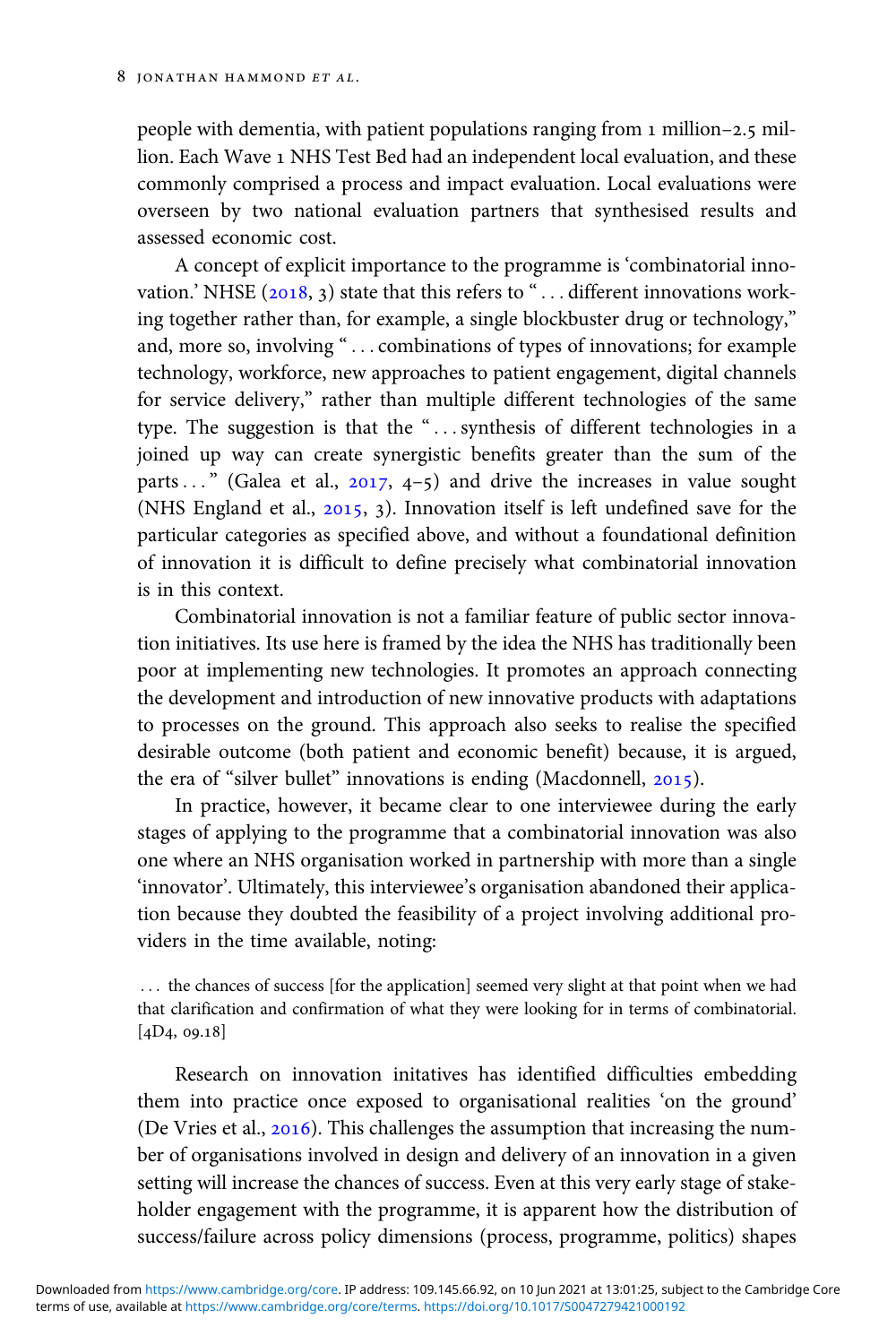the challenges and possibilities of public policy innovation. Here, a particular rendering of 'combinatorial innovation' which equates it with some form of stakeholder cooperation acts to safeguard 'political' success (through alignment with broader directions of governance towards co-operation) and deters partners over substantive concerns of 'programmatic' success.

#### NHS Test Bed X

TBX, one of seven Wave 1 NHS Test Beds, was implemented in a single commissioning area in the north of England over a two-year period and involved a partnership between a lead NHS commissioning organisation, a pharmaceutical organisation, and a data analytics organisation. The objective was to improve care for people with one of three long-term conditions. It comprised three components: an IT platform for general practices designed to more effectively manage patients with, or at risk of, a relevant long-term condition, which would also host a bespoke long-term condition risk prediction algorithm; clinical change management and quality improvement using data auditing, feedback, and education sessions; and health monitoring and coaching at a distance using electronic and telecommunications technology. The expectation was that 'combinatorial benefits' would be realised by simultaneously implementing these three components within a specific health care system footprint. Explicit identification of mechanisms of interaction between components was limited – most notably, it was intended that potential patients for enrolment into the telehealth element could be identified through the IT platform.

We describe the unfolding of this Test Bed through three themes developed during the analysis process to organise significant events pertaining to PPIP success and failure in temporal sequence: negotiations and delays; design, adaptation, and iteration; outcomes and understandings of success.

#### Negotiations and delays

Once an initial project proposal was developed between partners and approved by NHSE, a number of problems occurred causing significant delays to the programme. Contract negotiation proved challenging with disagreements over information governance, liabilities, and potential commercial benefits. Implementation eventually began nine months later than anticipated in mid- . Incompatible approaches to risk were cited as an issue. Interviewees from the NHS organisation explained that the organisation was financially unable to adopt certain liabilities relating to the transfer of patient data and there was a sense of surprise from some that the private organisations were reticent to do so. The delay reportedly strained the relationship between some of the senior figures involved in the partnership.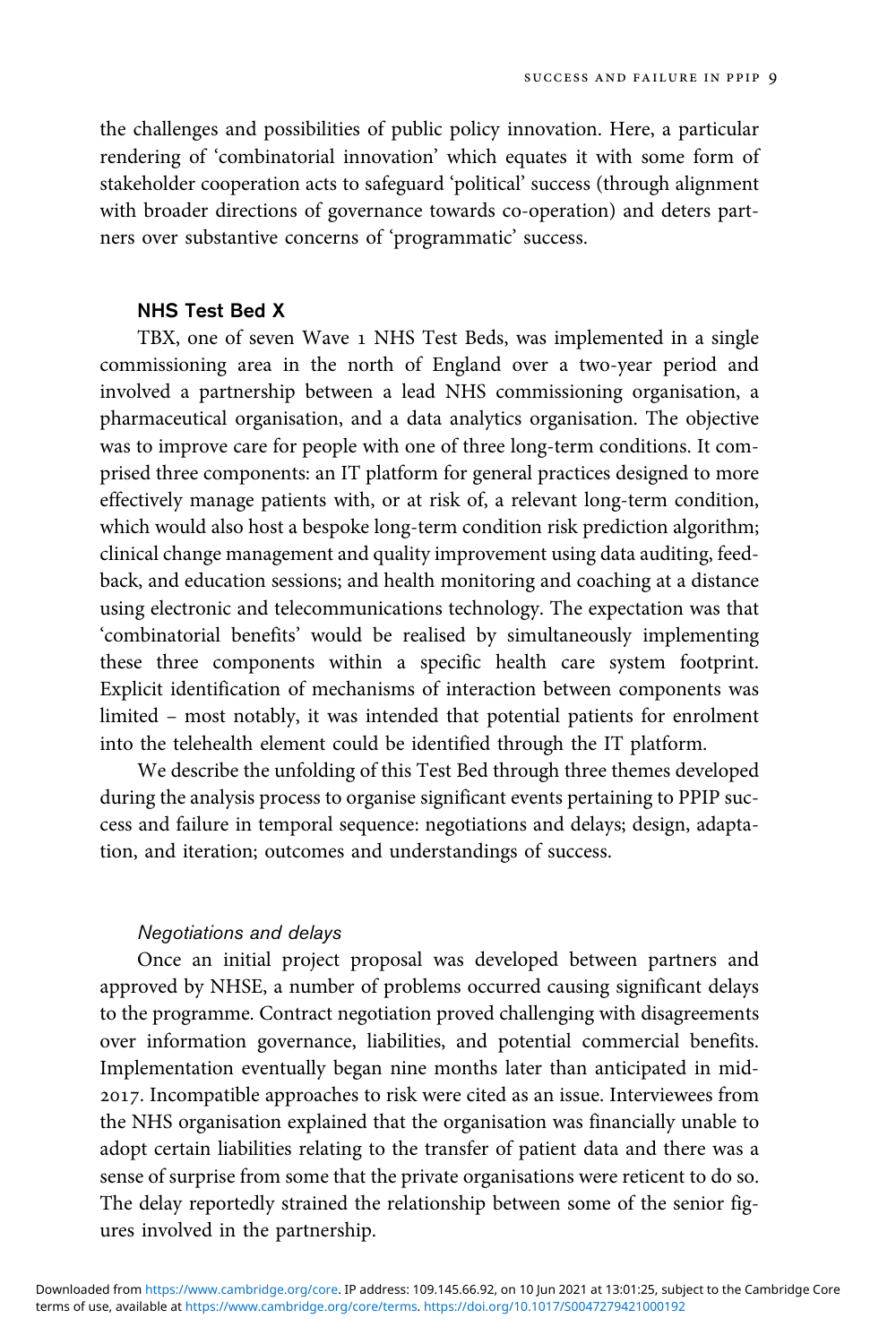Once contracts and information governance processes were agreed, the next stage involved securing agreement from local general practices (GPs) to have their patients' data used for the programme. A Data Processing Agreement was formulated but the team initially found it hard to get practices to commit. Once the support of the Local Medical Committee (the local representative of the British Medical Association) was secured the majority of practices joined. However, the delay prompted the body with regional oversight for the programme to threaten withdrawal of funding if progress towards implementation was not made, and one interviewee suggested GP practices used participation as leverage to secure better terms with the NHS organisation for an unrelated negotiation. Thus securing 'buy in' from the organisations integral to the project proved problematic, but ultimately all but two practices (5%) were engaged for the duration.

#### Design, adaption and iteration

One of the most potentially valuable elements of the project as perceived by many interviewees was the risk prediction algorithm, intended to enable GPs to identify those most at risk of developing one of three long term conditions and offer a proactive service to prevent or delay their development. One interviewee noted that the team recognised implementing this would take time, and to realise 'real world' acceptability they would need to incorporate additional components to demonstrate economic benefits:

I think in an ideal world, yes, we would have just focused on [long term condition development risk prediction algorithm], but in the real world we needed something that would save money quickly. Which is what the [private sector orgs'] elements were about, so increasing standards, decreasing admissions, therefore saving money.  $[8T_5, 07.18]$ 

Multiple interviewees referenced the scale of ambition and complexity of TBX, which made achieving the intended outcomes challenging.

I don't know whether the other test beds were similarly ambitious, but I guess the thing for me was that it's one thing to be ambitious, isn't it, which is a great thing, but actually I do wonder whether some of that tripped us up a little bit .... And whether or not if they'd have had ... looked at maybe just one condition as opposed to a number of conditions which they were looking at, maybe that was an issue . . . I think if we were going back I'm not so sure we would be quite as ambitious with the programme.  $[7V_3, 08.18]$ 

Relatedly, one interviewee suggested that one of the consequences of this 'combinatorial innovation' design was to make it harder to realise change within the local system:

... if there is one learning from it, it would be around delivering combined innovation and change to the NHS is more challenging than delivering individual components of change, due to the capacity in the system for absorption of change.  $[2K_0, 01.18]$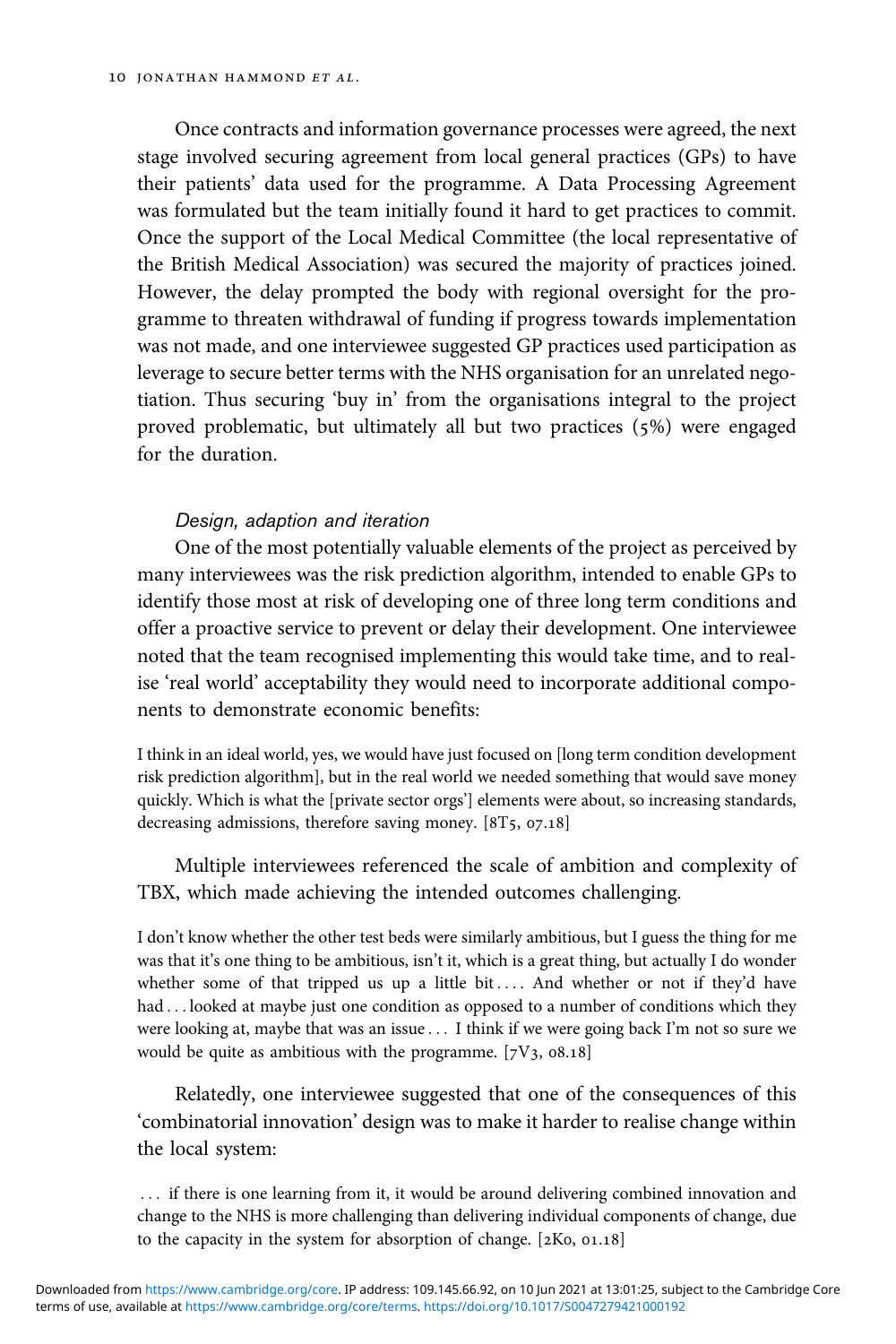The importance of iteration and development of innovative practices was recognised in the national NHS Test Beds documentation. A number of adaptations were made to the form and staging of the programme, shaped in part by the initial delays incurred. In many cases this undermined the 'test' status of TBX. For example: a planned pilot phase, involving a small group of GP practices providing feedback on the use of the software platform, did not take place. Subsequently, the risk algorithm was significantly scaled back in terms of scope, which meant it was only available for GP practices for a short time (approximately two to four weeks).

Interviewees were concerned by the very limited opportunities for iteration and development of the risk prediction algorithm, in particular:

::: you usually build something once, and then you build it again, and then the third time you've really ... gotten it right and that's kind of the more general solution. Whereas, I think the Test Beds... my personal opinion is that they... leave time for that second and third phases necessarily. It was, kind of, oh, well, let's build it once and then hopefully it'll just ... work and then we can scale it and spread it. But I think that you often need a little bit more iteration to be able to build a thing that actually will scale and spread efficiently.  $[7X6, 07.18]$ 

#### Outcomes and understandings of success

The outcome evaluation compared 10-12 months' post-intervention data between TBX's area and another local (without a Test Bed) and found that the Test Bed did not have the expected effect on either primary or secondary outcomes. Consequently, the national evaluation team decided not to undertake a full cost effectiveness analysis. A more detailed report of TBX's outcome evaluation can be read elsewhere (Lugo-Palacios et al., 2019).

While TBX did not achieve its outcome targets, there were reports of positive impacts (e.g. general practice staff reported improvements identifying and engaging specific patients). Interviewees from the NHS organisation reported unanticipated benefits derived from gathering more up-to-date information about patients with particular long-term conditions in the area, which supported commissioning decisions.

One interviewee talked about success as learning that could inform actions in an unspecified future place and time:

There's no failure in the Test Bed, everything that happened or will happen has got some learning behind it and true success is to learn from them, and then carrying on in an improved manner, or to have that learning available for everyone who wished to implement something similar. So I think that's very important to keep remembering, otherwise by considering some of the challenges as evidence of our failure and not being successful I think can be quite detrimental for everyone involved  $\ldots$  [3S8, 01.18]

Relatedly, learning was ascribed to working in partnership with organisations in different sectors, building relationships, understanding alternative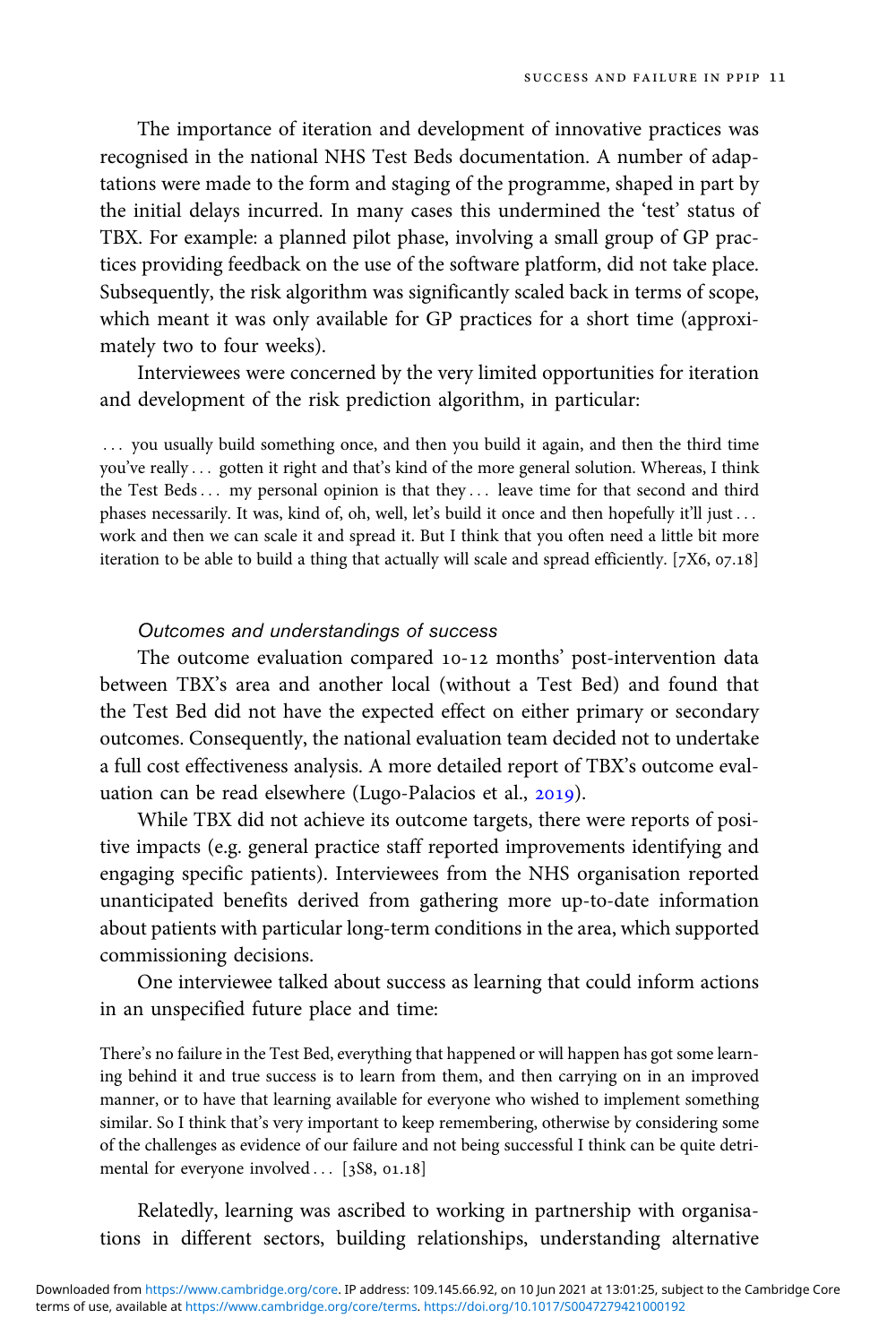perspectives, and creating conditions for future collaboration. For some smaller partner organisations delivering aspects of the programme, it was an opportunity to demonstrate to the larger organisations, particularly the NHS organisation, that they could provide a reliable, quality service to an agreed specification. For the data analytics organisation, having the chance to work with a comprehensive local NHS data set was perceived as a useful experience, lessons from which might benefit future software development. Lastly, learning from TBX was seen as a good basis upon which to apply to the second wave of NHS Test Beds.

#### 5. Process, programme, politics: innovation policy success and failure

In this section, we utilise McConnell's  $(2010b)$  framework to examine the emergent and constructed definitions of success in NHS Test Beds and PPIP. Subsequently, we suggest how the framework might be further developed.

#### Process

Process success relates to the extent a policy idea is formulated for implementation. Programmes like Test Beds enable relatively loose constellations of ideas and priorities to be tried out in practice. This simplifies policy design; rather than produce detailed 'blueprints' in advance of implementation, local actors are mobilised in the emergent definition and implementation of 'bright ideas' (Harrison and Wood, 1999). The 'magical' qualities of innovation help to perform this mobilisation. Innovation and Test Beds together provide a symbolic and practical infrastructure to make the policy process 'run'.

At the local level, we might consider formulation as concerning decisions about whether to participate in the programme. As noted, the process of agreeing contracts and liabilities between partners was costly in terms of time, legal expenses, and goodwill. These delays shaped the form and operation of the programme, and tested partner relationships. Building a sustainable coalition 'on the ground' was tested by resistance from local GPs and securing their involvement cost the NHS organisation financially. Ultimately, sufficient 'buy in' was secured and all elements of the programme launched, albeit with alterations. Locally, TBX was a 'partial' formulation success.

Thinking about process success more broadly, since the global recession of , there has been a marked increase in the number of PPP policies adopted worldwide (Osei-Kyei and Chan  $2015$ ). It is often assumed within PPIPs that the public sector lacks innovative capacity and capability because it is rule-bound and bureaucratic, and stands to benefit from the dynamic, competitive forces that animate the private sector. This might be largely mythical (Sørensen and Torfing  $2011$ ) – however, such axioms are powerful in securing legitimacy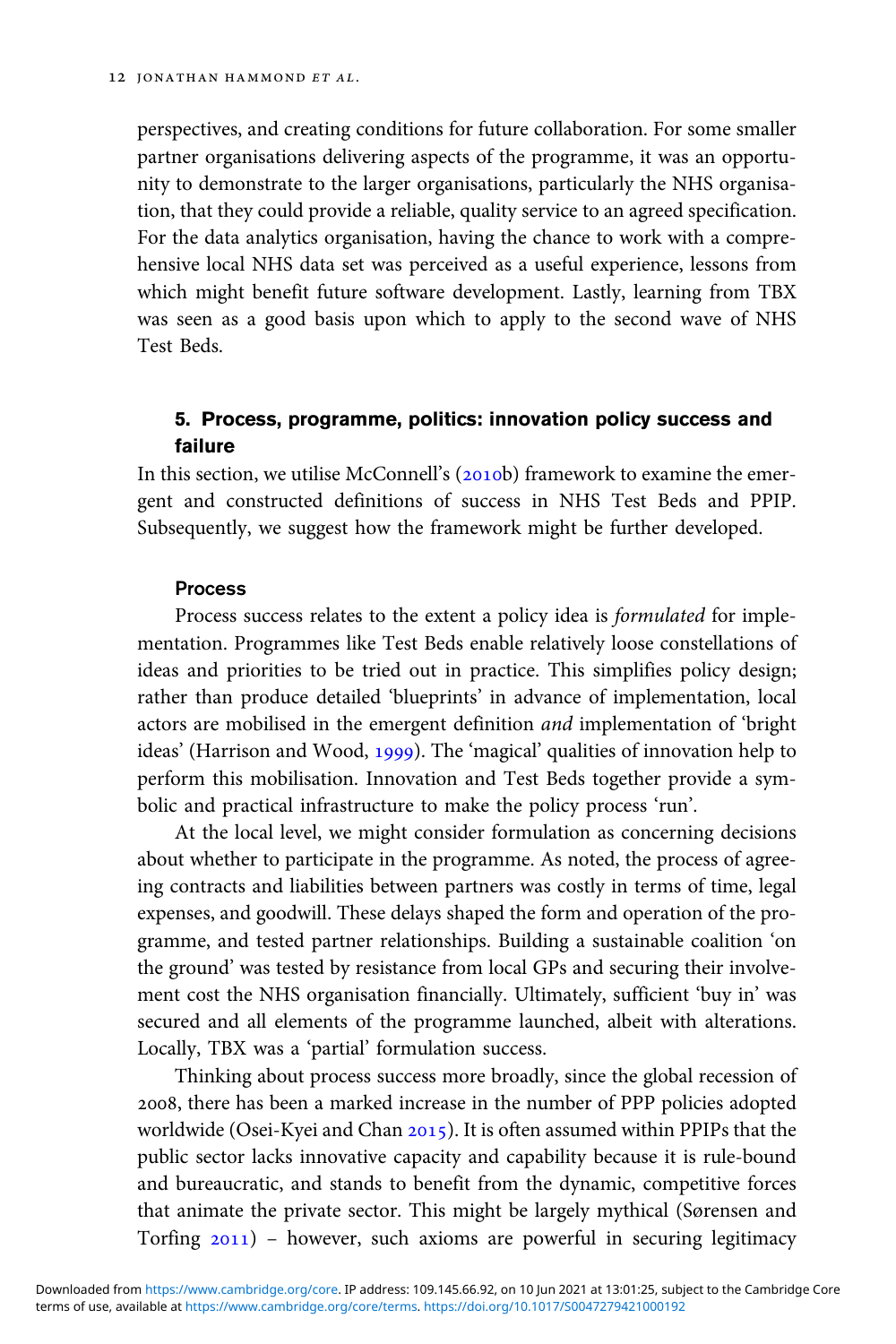for policy proposals. In the absence of foundational definitions of innovation, programmes like Test Beds can accrue a degree of process success simply by 'doing things'.

Our case shows process success can be linked to wider concerns with political accountability. Test Beds was not developed by government but an arm's-length body – NHSE – that has taken responsibility for 'doing' innovation policy, and more broadly has created ambiguity about where the division (between the remit of arm's length body and government department) lies (Gore, McDermott et al., 2018; Hammond et al., 2018). Test Beds was one aspect of NHSE's 'prescription' for the NHS, which they framed as representing the views of health professionals, national leaders, and patient groups. This claim positions NHSE as widening legitimate political participation and simultaneously renders the content and achievement of particular policy goals less politically accountable.

#### Programme

Programme success is derived from implementing policy objectives as intended. It is impossible to draw clear conclusions about the programme success of Test Beds because we lack information about the extent to which Wave Test Beds improved "... patient outcomes and experience of care at the same cost as, or at a lower cost than, current practice, while helping the economy grow" (NHS England  $2018$ , 3). Emphasis in the available evaluation materials is on the production of learning for future Test Bed waves. The lack of information about outcomes from the individual Wave 1 NHS Test Beds may suggest programme failure, yet the ongoing nature of the programme and emphasis on iterative learning as success acts to defer such an assessment. This implies that programme and process success are closely inter-related with regards to the 'test' style of policy making.

This inter-relation is demonstrated by how success is constructed on processual terms. Despite little publicly available information about the evaluation results of the first cohort of Test Beds, in early 2019 a commitment was made to expand the "infrastructure for real world testing" through NHS Test Beds and the creation of "regional Test Bed clusters" to "develop clear operational and business models that are easy for other systems to adopt and adapt, backed by real world data on benefits and costs" (NHS,  $2019$ ,  $77$ ), and noting that "the primary measure of the success of the Test beds will be the number of other NHS systems that decide to adopt their models." Programme success, here, is contingent on the extent to which different actors implement its innovation; this implicitly confers legitimacy upon 'the innovation' – however, the criteria for success are self-referential.

At the local project level, the desired effects were not realised and consequently its cost effectiveness was not assessed. The programme was delayed,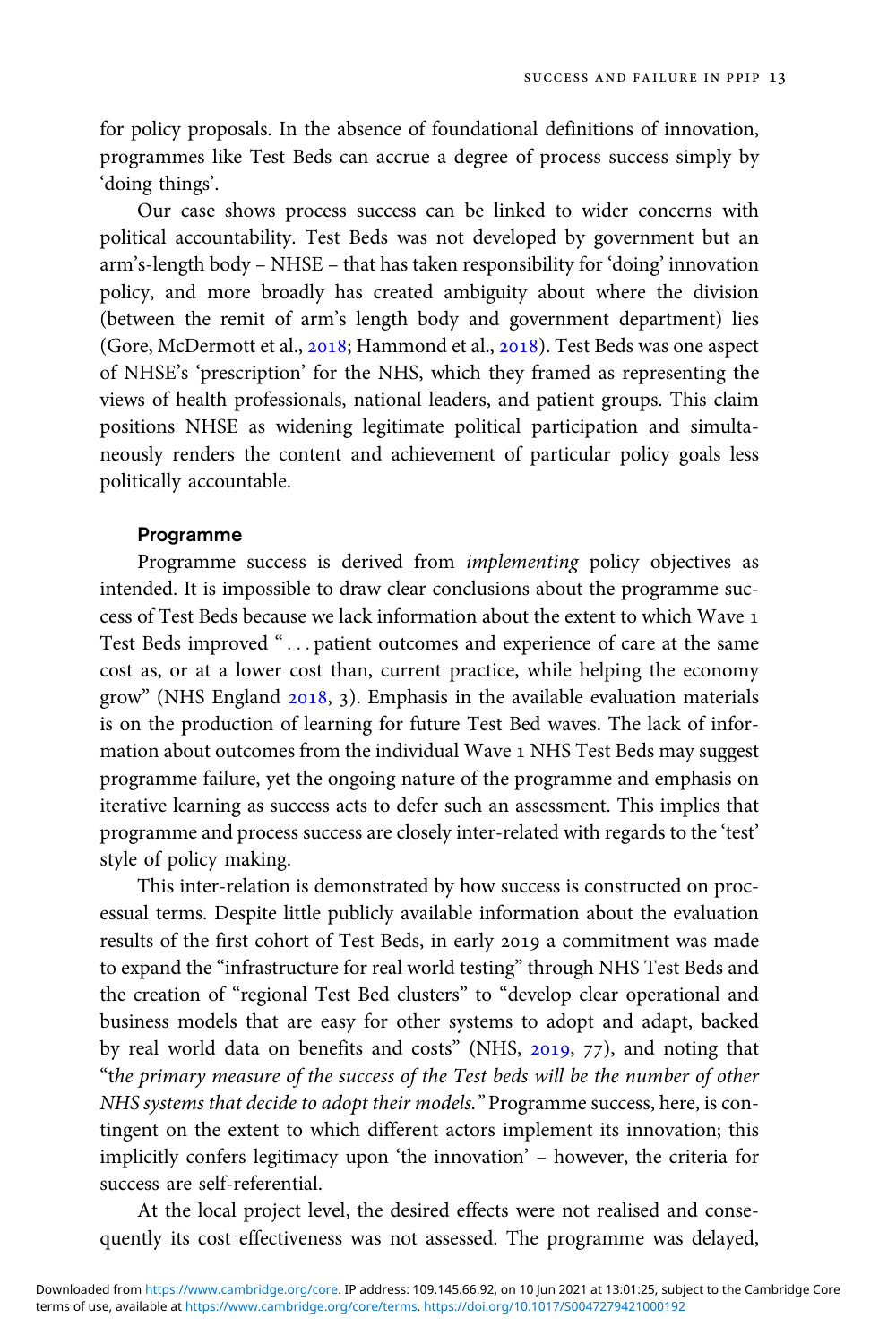limited in scope in a variety of ways, and the components did not operate concurrently as planned. There were reports of benefit for target groups (primary healthcare professionals and patients) but not sufficient to be reflected in the selected outcomes. As with the national evaluation, success was defined as learning what was and was not working. This broad interpretation of what constitutes success reflects normative qualities associated with innovation and PPIP initiatives more broadly. Taken together, programme success can be considered, at best, precarious.

#### **Politics**

The political dimension does not correspond to a particular temporal phase of policy, but concerns political ramifications of a policy for policy makers. McConnell (2010b) emphasises opportunities and benefits, reputation, control, and consistency with broader institutional values as being constitutive of political success.

Our case demonstrates the possibility of government delegating politics and accountability when it comes to large scale health policy development and implementation. NHSE does not have the same partisan or electoral considerations as a government department (Hammond et al., 2018), and one of its concerns is to argue effectively for increased NHS investment from government. This is an inherently political activity, particularly given the background of austerity and because government spending on health comes at the expense of funding other areas.

The Long Term Plan (NHS, 2019) claims that NHS Test Beds shows the NHS can 'do innovation' despite the lack of evidence from Wave 1 demonstrating this. The very existence of the programme and its continued implementation is presented as evidence of success, and the label 'innovation' lends legitimacy to such claims. By mobilising innovation in a policy over which it controls the narrative, NHSE is able to shape national agendas; 'doing politics' whilst not being politically accountable to the electorate and with limited parliamentary accountability (Hammond et al., 2018). Nationally, Test Beds is a clear political success.

Locally, TBX was an assemblage of organisations so assessments of political success require attention to its constituents. For the smaller, partially involved organisations it was an opportunity to get a 'foot in the door' with larger organisations and develop a reputation as a reliable provider of NHS services. For these organisations TBX was a political success. The fortunes of partner organisations were more variable, and progress often came with some reputational cost. However, running a Test Bed was perceived as beneficial to chances of succeeding in subsequent applications. This linked to the perceived value of 'doing things'. Political success here is generated simply by continuing to take part in the game.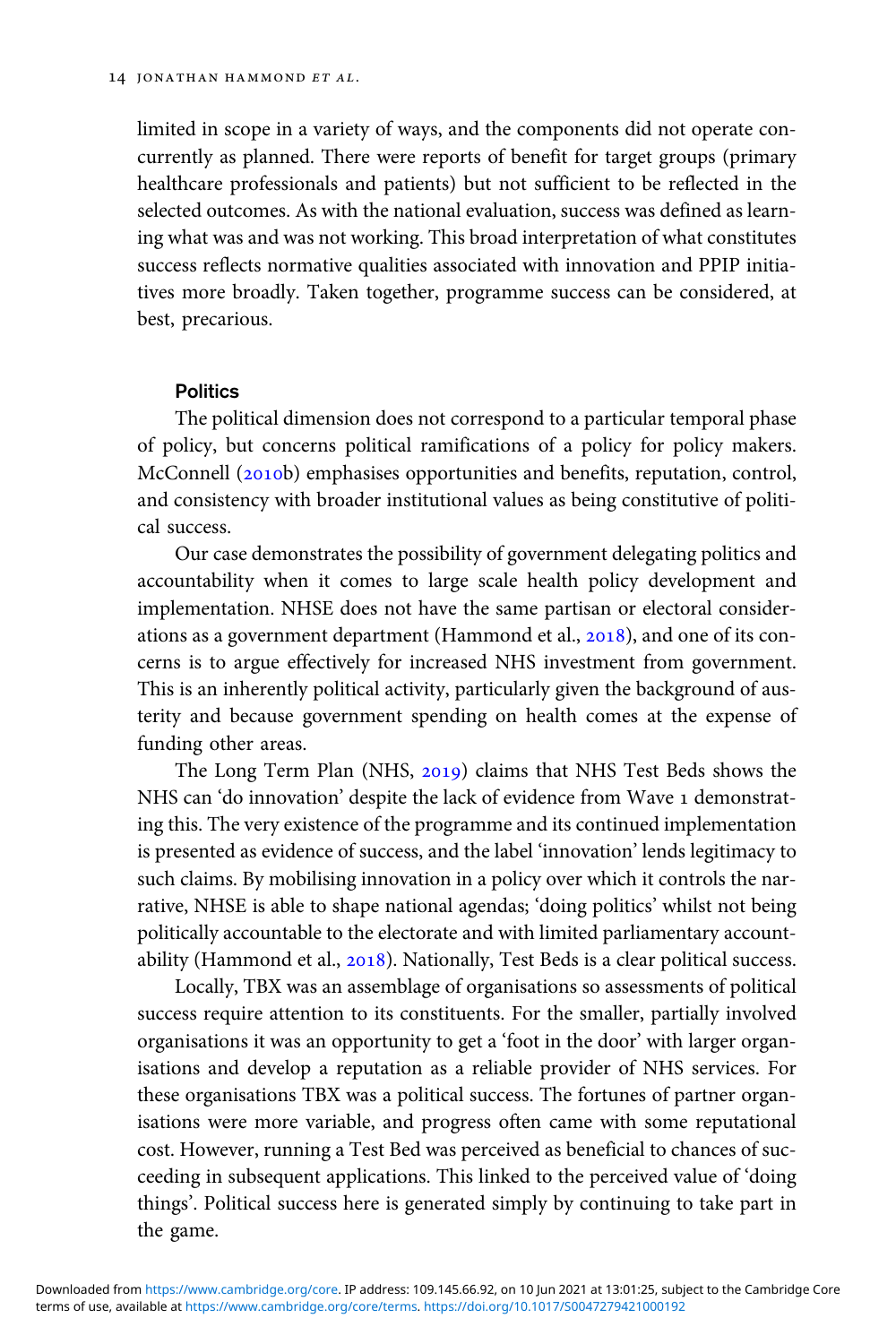#### 6. Discussion

We have highlighted the prominence of PPIP, established innovation as a 'magic' concept and identified deficiencies in how PPIP policies and initiatives have been assessed and evaluated, which complicates claims to success and value. We engaged these issues via McConnell's (2010b) framework of policy success and failure in analysing a PPIP case study. Two key contributions can be highlighted: firstly, interplay between levels and dimensions can shape PPIP policies' prospects for success; secondly, the innovation concept has political implications when mobilised in the formulation and implementation of PPIP policy, and such effects warrant further consideration. We discuss these points below and conclude by considering the politics of innovation and the links between success, scale and spread.

#### Interplay between levels

Our case study illustrates the importance of interplay between national policy drivers and local policy realisation in PPIP. This policy was presented as a means for developing and spreading 'combinatorial' innovation, intended to generate novel products whilst changing practices on the assumption this would create synergistic benefits. This novel construction, which enhances the 'magic' effect of innovation upon policy, facilitates both process and political success at the national/policy level. In practice, budding NHS Test Bed teams needed to demonstrate these principles in their applications, and include multiple private sector partners, in order to be selected. Given the complexities involved in delivering a 'combinatorial' programme, this suggests that the very qualities contributing to process and political success at the national level (i.e. the association with the 'magic' of innovation) can undermine local projects attempting to realise programme success and, by extension, chances of national programme success. In other words, the very features of the policy that gave it process and political success at national level militate against local and national programme success. This resonates with issues relating to PPPs more broadly, highlighted at the start of the paper, in that they can be attractive to policy makers in the short term yet come with significant implications regarding risk sharing, governance, and costs over longer time horizons (Hodge and Greve, 2007).

Our findings suggest that PPIP policies involving local programmes, regardless of sector, should provide space for partnership development, and for the emergent collective identification of what is effective in the specific local operating context, rather than imposing national rules (potentially driven by political requirements) which may establish dynamics that can militate against success. Subsequent attempts to spread these initiatives may benefit from additional depth of understanding about what local adaptations proved necessary in order to inform the process of tailoring to different specific contexts.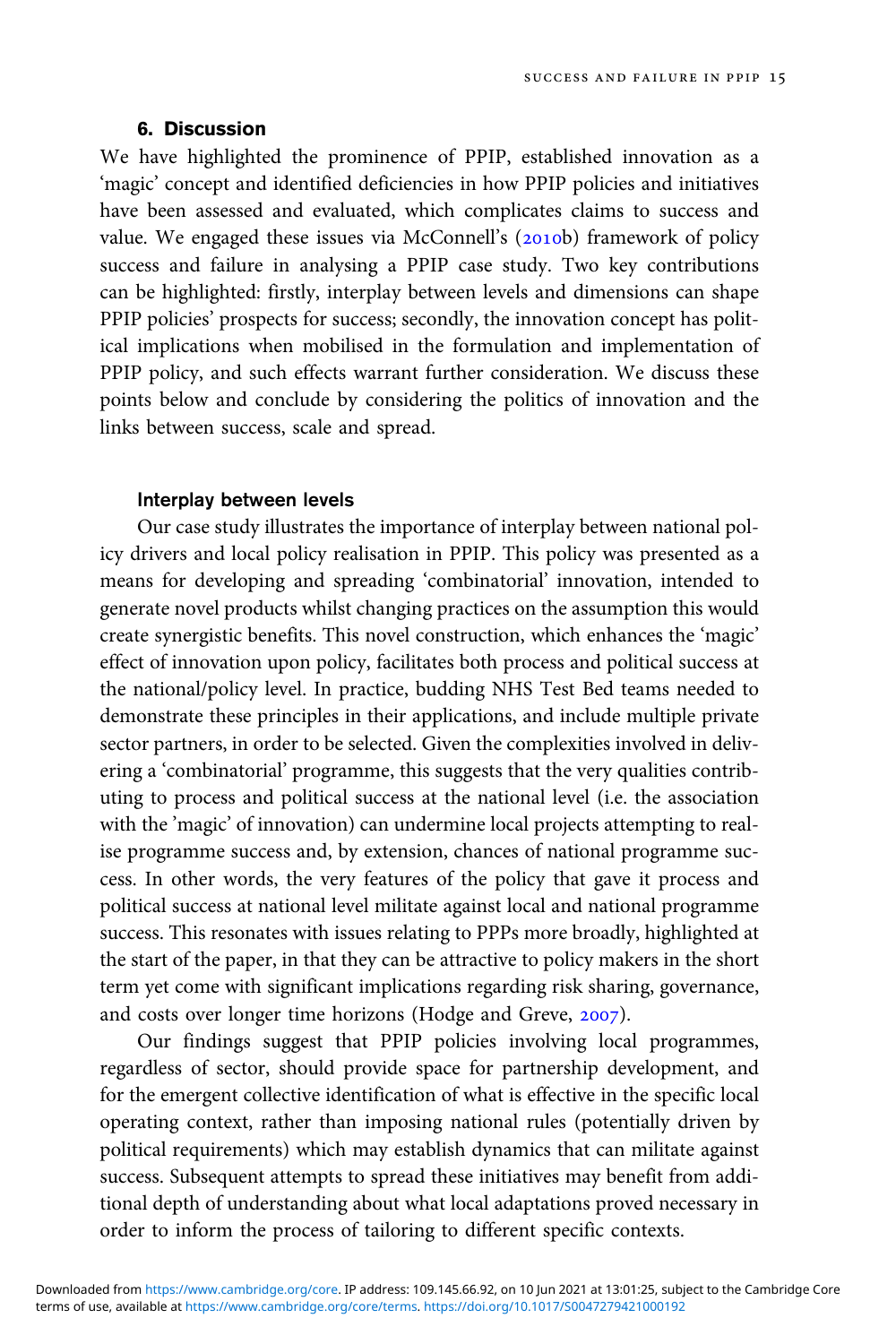#### Developing frameworks for policy success

Our analysis demonstrates value in using McConnell's (2010b) framework to study policy from the top down and consider dimensions of success between levels. To our knowledge this is the first time that it has been used in this way. This does not, however, address existing issues with the approach including the uncertainty around the question of 'success for whom?' (Marsh and McConnell, ). Our case shows that different organisational actors can be assessed as achieving different degrees of success, across the programme and politics dimensions in particular. This is partly a consequence of extending the framework to encompass a focus on projects as well as policy, and there is no straightforward solution to this beyond recognising and exploring differences between stakeholders in their experiences, dynamics, outcomes and opportunities. This is itself a useful exercise, however, because it allows PPIP projects to be 'unpacked' to facilitate greater understanding about how certain policies or approaches work or fail to work as intended.

Of relevance to PPIP policy is the process success criterion of 'symbolising innovation and influence'. While this criterion arguably represents more a statement of fact (i.e. policies that symbolise innovation are likely to get off the ground) than a normative aspiration, it is important to consider this criterion as potentially problematic. As demonstrated, 'innovation' is a powerful and underspecified organising concept that can have a range of implications across programme and politics dimensions. Future studies should be sensitive to this.

PPIP and 'policy tests' are becoming increasingly dominant as approaches to public service orchestration become more 'projectified' (Hodgson et al., ). It is important to consider how the logics and techniques of projects might have a determining influence upon the kinds of problem considered suitable for programmes such as Test Beds, as well as the emergent shaping and measurement of particular initiatives. This is in part an issue of temporality – an essential feature of projects as temporary forms of organisation. We have noted the effects of this within our case. Connected to the issue of time is the instrumental rationality that projects impose on their protagonists; that is, the need for measurable outcomes mobilises a search not for what might or could work, or work most effectively, but what can be made to work within the time available (Bailey et al.,  $2017$ ; Bailey et al.,  $2019$ ; Goff et al.,  $2021$ ). This links to the self-referential nature of success noted above and may be somewhat more modest than the claims made during the tendering stage to meet the expectations for a successful application. As policy projects generally rely upon a champion or champions equipped with local knowledge and resources to get them off the ground and make them work, the performative nature of the project logic combines with local power and reputational interests to shape the meaning and measurement of 'innovation' in such cases.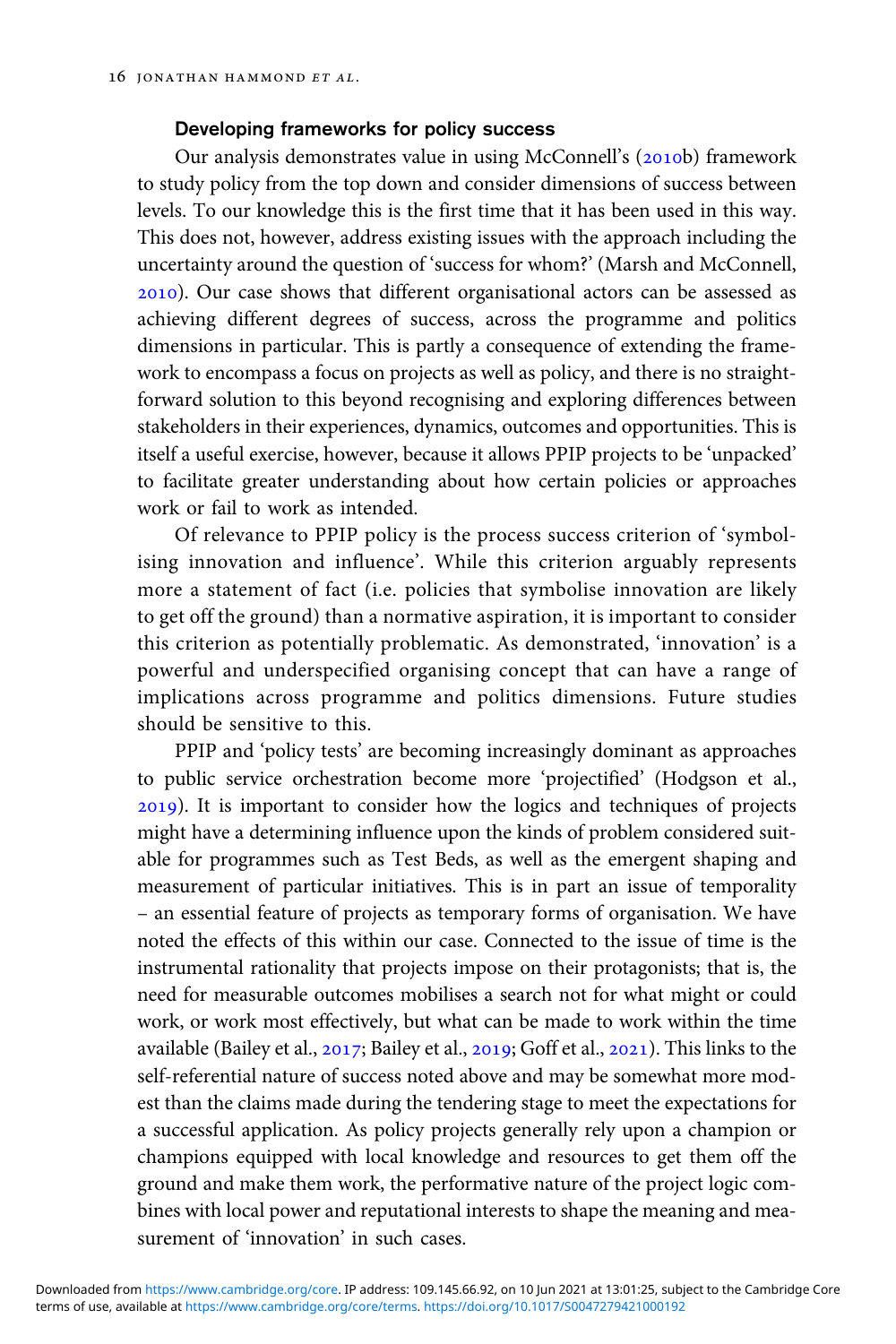#### The politics of innovation and public-private partnerships

The idea of partnerships in social policy, like innovation, enjoys a certain degree of axiomatic desirability. As Rummery (2002, 243) notes, "who could possibly object to partnership as a concept?", yet partnerships between private and public organisations are inherently political and can reinforce existing power inequalities. A notable trend in many developing countries is an increase in PPPs in education provision. This is often framed as a straightforward technical solution to a resource problem, yet the network of policy entrepreneurs representing private interests driving this development do so on the basis of a shared understanding of the desirability of promoting private sector development through education (Verger, 2012). Such issues are not neutral or onedimensional. Public-private dynamics warrant particular consideration in PPIP when an explicit objective is the generation of new sources of economic value through the development of novel products and practices, and the expansion of those deemed successful. It is important to explore the political implications of such arrangements in relation to assessments of policy success because both the innovation concept and associated arm's length governance, where this is found, have the potential to foreclose or stifle the political dimension (Hammond et al., 2018). This highlights a deficiency with McConnell's (2010b) framework that assumes government occupies the central policy actor role. We have highlighted the relevance of exploring the status of policy makers and the dynamics of the system within which they operate because of the potential implications this has for policy and programme success.

A key question that our case prompts is: why is a policy that has not demonstrated clear benefits being rolled out more broadly? Our analysis suggests the innovation concept provides a buffer, so programmatic success becomes less essential than it would otherwise be. All outcomes are badged as 'learning' to inform some future unspecified success. The appeal to policy makers here is clear as innovation policies represent a source of 'easy' reputational success due to their legitimacy and reduced delivery pressures. In our case it is NHSE, an arm's length body, that has seemingly adopted responsibility for orchestrating innovation policy and operates more broadly as a health service meta-governor (Hammond et al., 2018). NHSE was specifically created with the objective of removing 'political interference' from NHS oversight, but has taken a pro-active role re-engineering the balance between hierarchies, markets, and networks across the system. The dynamic between arm's length body and government continues to evolve. NHSE has at times appeared to provide a useful insulator from reputational damage for government ministers when problems with the health service have occurred (Hammond et al., 2018); more recently reports from government sources suggest that NHSE possesses too much power and this should be curtailed (West, 2020). Both provide grounds to question the efficacy of the framework intended to oversee and hold NHSE activities to account.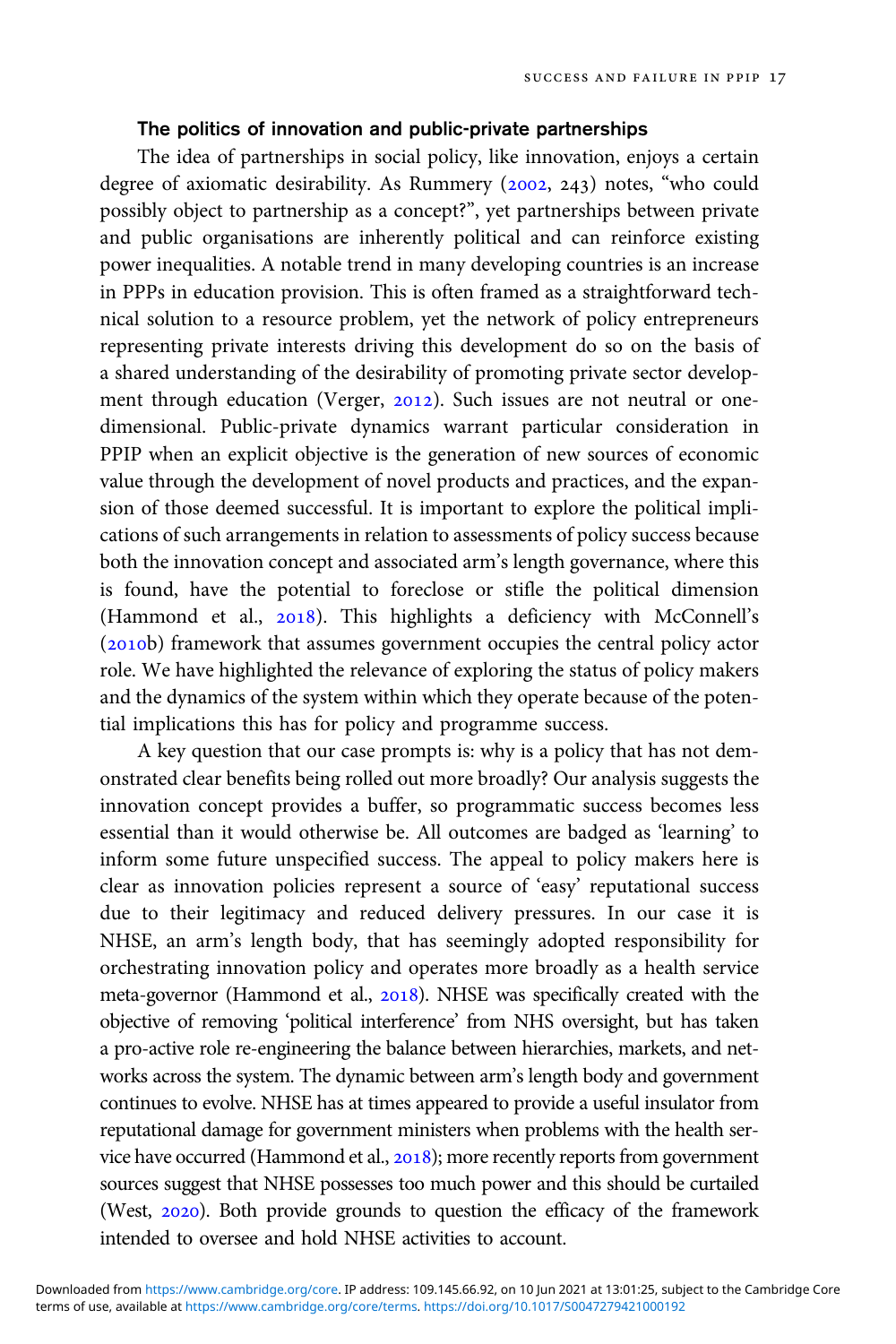#### Success, scale & spread

It is common for PPIP policies to present the extent to which an innovation initiative spreads to other areas as a yardstick for programmatic success. The very language of 'test bed' positions the programme at the 'initiation' phase of a longer innovation trajectory (Venn et al., 2008). We argue that this might be problematic for public sector innovation policies and caution should be exercised. In countries with established public sector systems, policy 'sedimentation' can occur whereby layers of policy consequences build up and weave into rich inter-organisational histories and varied interests (Hammond et al.,  $2017$ ; Gore, Hammond et al., 2018). Such systems are not composed of uniform organisations (or broader networks or collectives) that are equally receptive to the successful introduction of particular innovations. These sub-systems are relationally constituted, unique, pressurised, and constantly evolving (Hammond et al.,  $2017$ ). Given this, programmatic success might come to reflect those initiatives that are most transposable and these may or may not bear particular connection to those that are of most potential value to system stakeholders. At the national/policy level, in this case, programmatic and political success rests on evidence that innovations are spreading, rather than on the outcomes associated with them. At the local level, PPIP or other organisational entities stand to achieve political success if their innovation spreads to other areas but this creates incentives for local actors to make bold claims about the coherence, tranposability, and performance of their initiatives. Future research might usefully focus specifically on some of these issues.

#### Limitations and broader significance

It is important to recognise the specificities of the NHS Test Beds case and consider what implications there may be for extending the conclusions of analysis to other PPIPs. NHS Test Beds involves a national policy driven by an arm's length body, in collaboration with a variety of other organisations, and the development and implementation of numerous innovations at the local level. Certainly not all PPIPs exhibit these qualities and thus our particular findings should not be expected to transfer to other PPIPs directly. Our analysis frame using McConnell's (2010a) process, programme, and politics dimensions is, however, applicable to all PPIPs, and indeed PPPs more generally. All PPIPs have the potential for inter-dimensional dynamics to affect the prospects for success in a given dimension, and these may or may not be further complicated by the inter-play of levels (i.e. national, regional, local) depending on the case. Furthermore, our case study highlights the inherent challenges of mobilising innovation through PPIPs as a means of addressing wicked problems. This is because such challenges are by definition open-ended, and inter-connected, and PPIPs tend to involve acutely time-limited projects with multiple actors potentially pursuing success in different dimensions. Our findings are therefore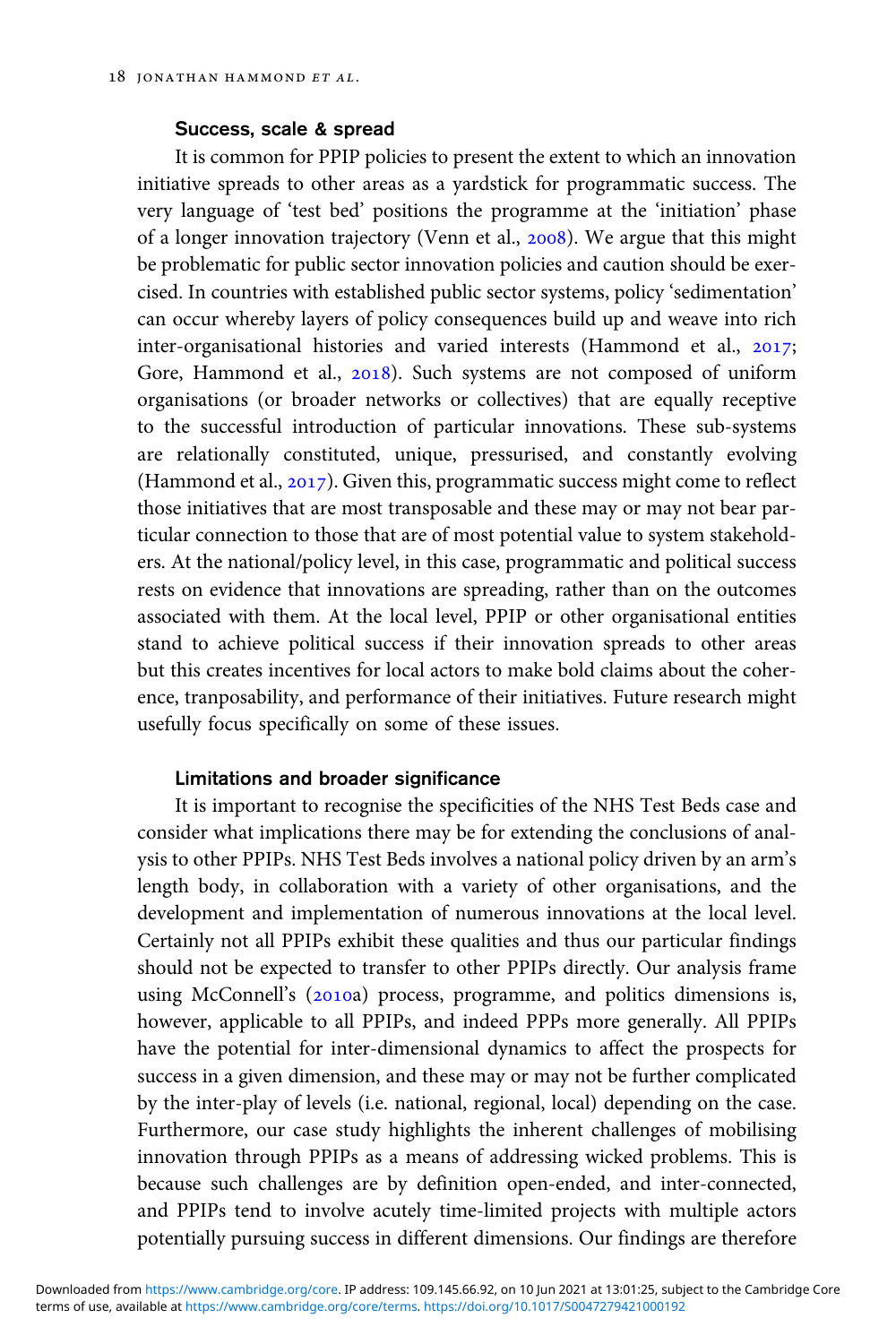relevant to other similarly 'projectified' policy initiatives (Hodgson et al., 2019), whether or not they are badged as PPIP.

Finally, returning to the question of 'success for whom?', our findings show that our case study, and PPIPs more generally, should be understood as not delivering universal 'goods' for stakeholders involved. Benefits are distributed unpredictably, unevenly, and do not necessarily align with resources stakeholders invest. In the case of NHS Test Beds and TBX, policy makers derived political success irrespective of local outcomes. However, local programme success was limited for the main NHS and private sector organisations involved, partially as a consequence of the scale of ambition involved in the time available, but smaller provider organisations perceived some reputational (political) success as a consequence of their involvement. This resonates with research on policy piloting, which have been described as a form of 'government at a distance' (Foucault, 1991), permitting multiple definitions of success among programme designers and implementers (Bailey et al., 2017; Bailey et al., 2019). This highlights perhaps the most valuable aspect of McConnell's (2010a) framework when applied to PPIPs: it enables the articulation of the uneven topography of success, and the conditions in which certain stakeholders may feel they receive a 'return' on investment even in the absence of overall programmatic success. More broadly, an uneven distribution of successful outcomes signals the potential for programme fragmentation, reproduction of existing divisions and inequalities and increasing heterogeneity within and between places among service providers. Such issues may be concealed by claims of success by some stakeholders in one dimension, and the mobilisation of innovation in policies and partnerships provides fertile conditions for this to occur. The implications of this are inherently political and warrant attention.

#### Acknowledgements

We are grateful to the participants for their involvement.

#### References

- Ayob, N., Teasdale, S. and Fagan, K. (2016), How social innovation 'came to be': tracing the evolution of a contested concept. Journal of Social Policy,  $45(4)$ , 635-653.
- Bailey, S., Checkland, K., Hodgson, D., McBride, A., Elvey, R., Parkin, S., Rothwell, K. and Pierides, D. (2017), The policy work of piloting: mobilising and managing conflict and ambiguity in the English NHS. Social Science & Medicine,  $179$ ,  $210-217$ .
- Bailey, S., Hodgson, D. and Checkland, K. (2019), Pilots as projects: policy making in a state of exception. In D. Hodgson et al., eds. The projectification of the public sector. Abingdon: Routledge, 130-148.
- Brogaard, L. (2019), Innovative outcomes in public-private innovation partnerships: a systematic review of empirical evidence and current challenges. Public Management Review, o.  $1 - 23$ .
- Brown, L. and Osborne, S. (2013), Risk and innovation. Public Management Review, 15(2),  $186 - 208$ .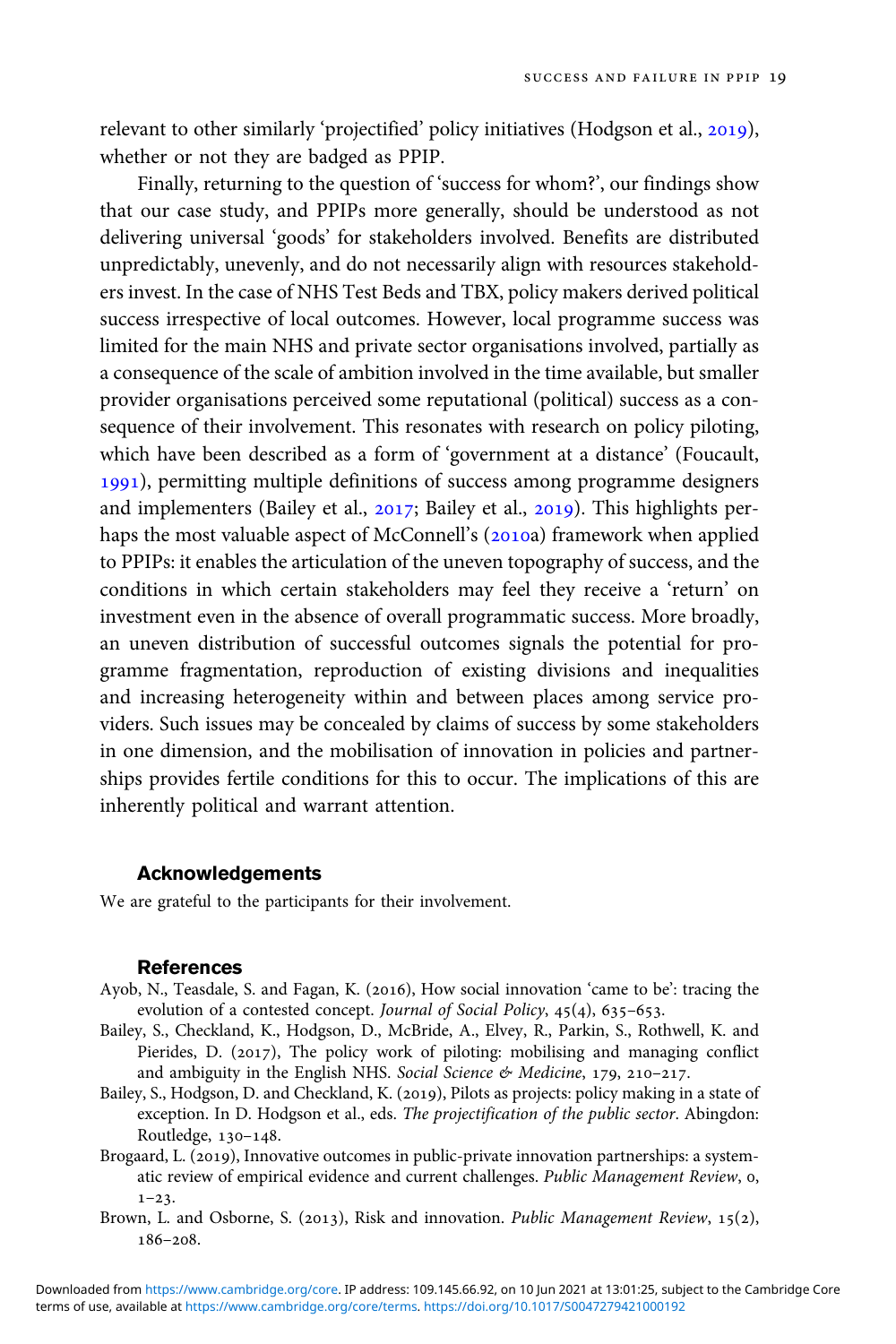- De Vries, H., Bekkers, V. and Tummers, L. (2016), Innovation in the public sector: a systematic review and future research agenda. Public Administration,  $94(1)$ ,  $146-166$ .
- Department of Health. (2011), Innovation, health and wealth: accelerating adoption and diffusion in the NHS. London: Department of Health.
- Edler, J. and Fagerberg, J. (2017), Innovation policy: what, why, and how. Oxford Review of Economic Policy,  $33(1)$ ,  $2-23$ .
- Evald, M.R. et al. (2014), Reviewing cross-field public private innovation literature: current research themes and future research themes yet to be explored. International Public Management Review,  $15(2)$ ,  $32-57$ .
- Fischbacher, M. and Beaumont, P.B. (2003), PFI, public-private partnerships and the neglected importance of process: stakeholders and the employment dimension. Public Money & Management,  $23(3)$ ,  $171-176$ .
- Foucault, M. (1991), Governmentality. In G. Burchell, C. Gordon, & P. Miller, eds. The Foucault effect: studies in governmentality. Chicago: University of Chicago Press, 87-104.

Galea, A., Hough, E. and Khan, I. (2017), Test Beds the story so far. London: NHS England.

- Garcia, R. and Calantone, R. (2002), A critical look at technological innovation typology and innovativeness terminology: a literature review. Journal of Product Innovation Management,  $19(2)$ ,  $110-132$ . Available from: [https://doi.org/](https://doi.org/10.1016/S0737-6782(01)00132-1)10.1016/S0737-6782(01) 00132-1.
- Goff, M., Bailey, S., Hodgson, D., Bresnen, M., Elvey, R. and Checkland, K. (2021) Ambiguous workarounds in NHS policy piloting: tensions, trade-offs and legacies of organisational change projects. New Technology, Work & Employment, In Press
- Gore, O., McDermott, I., Checkland, K., Allen, P. and Moran, V. (2018), Discretion drift in primary care commissioning in England: Towards a conceptualization of hybrid accountability obligations. Public Administration,  $98(2)$ , 291-307
- Gore, O., Hammond, J., Bailey, S., Checkland, K. and Hodgson, D. (2018), Not every public sector is a field: evidence from the recent overhaul of the English NHS. Public Management Review,  $21(4)$ , 559-580.
- Hammond, J., Lorne, C., Coleman, A., Allen, P., Mays, N., Dam, R., Mason, T. and Checkland, K. (2017), The spatial politics of place and health policy: exploring Sustainability and Transformation Plans in the English NHS. Social Science & Medicine,  $190(Supplement C), 217-226.$
- Hammond, J., Speed, E., Allen, P., McDermott, I., Coleman, A. and Checkland, K. (2018), Autonomy, accountability, and ambiguity in arm's-length meta-governance: the case of NHS England. Public Management Review, 21(8), 1148-1169.
- Harrison, S. and Wood, B. (1999), Designing health service organization in the UK,  $1968$  to 1998: from blueprint to bright idea and 'manipulated emergence'. Public Administration,  $77(4), 751 - 768.$
- Hartley, J., Sørensen, E. and Torfing, J. (2013), Collaborative innovation: a viable alternative to market competition and organizational entrepreneurship. Public Administration Review,  $73(6), 821-830.$
- Hodge, G.A. and Greve, C. (2007), Public-private partnerships: an international performance review. Public Administration Review,  $67(3)$ , 545-558.
- Hodgson, D. et al. (2019), The projectification of the public sector. Abingdon: Routledge.
- Koch, P. and Hauknes, J. (2005), On innovation in the public sector. Oslo: NIFU STEP.
- Lewis, J., McGann, M. and Blomkamp, E. (2019), When design meets power: design thinking, public sector innovation and the politics of policymaking. Policy  $\&$  Politics, 1-20.
- Lugo-Palacios, D.G. et al. (2019), The impact of a combinatorial digital and organisational intervention on the management of long-term conditions in UK primary care: a nonrandomised evaluation. BMC Health Services Research,  $19(1)$ ,  $159$ .
- Macdonnell, M. (2015), Innovation: 'silver bullet' solutions are out and Test Beds are in. Health Service Journal. [online]. Available from: [https://www.hsj.co.uk/comment/innovation](https://www.hsj.co.uk/comment/innovation-silver-bullet-solutions-are-out-and-test-beds-are-in/5085535.article)[silver-bullet-solutions-are-out-and-test-beds-are-in/](https://www.hsj.co.uk/comment/innovation-silver-bullet-solutions-are-out-and-test-beds-are-in/5085535.article)5085535.article [Accessed March 2, 2020].